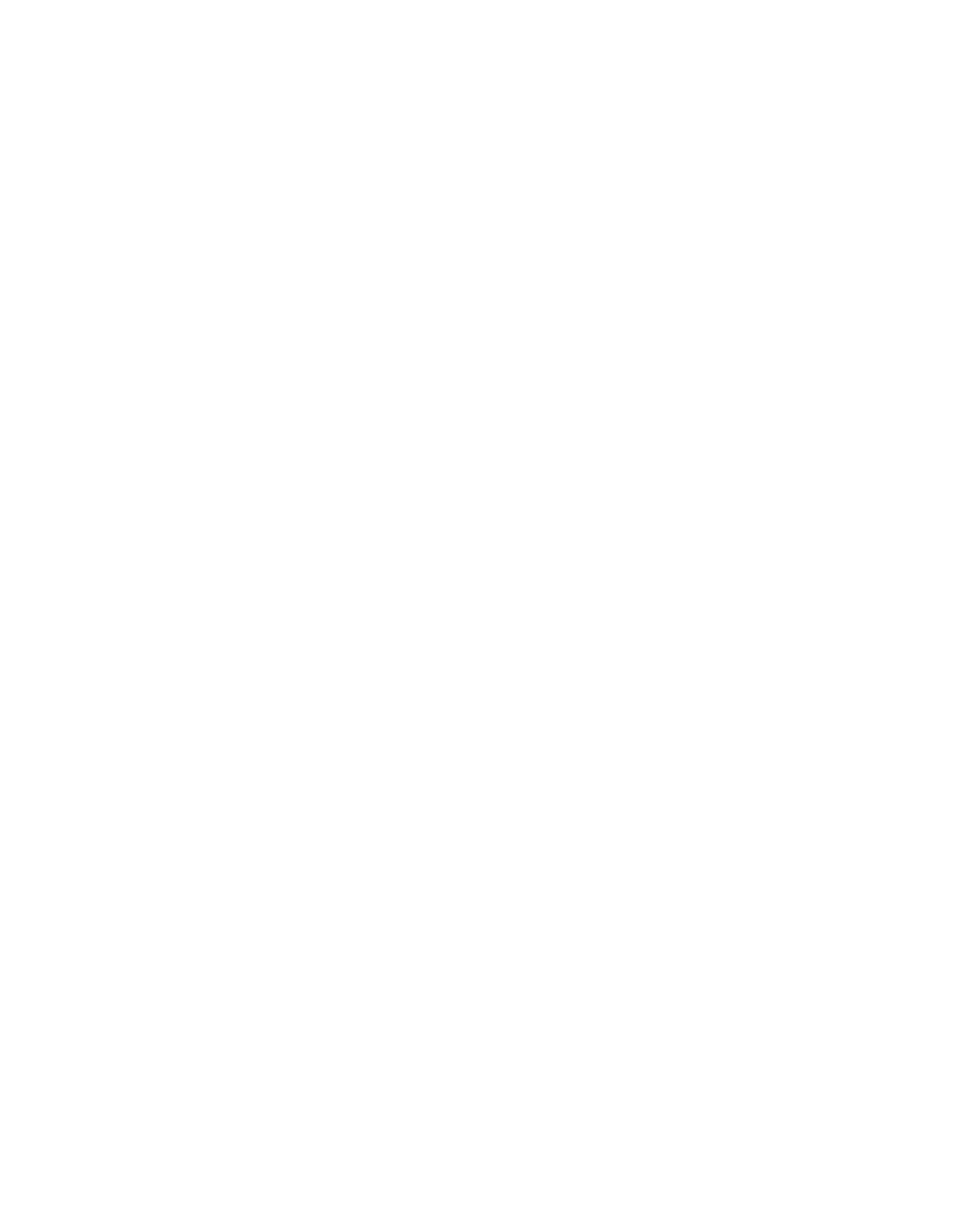# **Table of Contents**

| Introduction                                                    | $\mathbf 1$      |
|-----------------------------------------------------------------|------------------|
| Entities Subject to the Proposal                                | $\boldsymbol{2}$ |
| Prohibition Against Proprietary Trading                         | $\overline{4}$   |
| <b>Permitted Trading Activities</b>                             | 6                |
| Reporting and Recordkeeping Requirements for Trading Activities | 13               |
| Limitations on Permitted Trading Activities                     | 14               |
| Prohibition Against Covered Fund Activities                     | 15               |
| <b>Permitted Covered Fund Activities</b>                        | 16               |
| Limitations on Relationships with Covered Funds                 | 21               |
| Limitations on Permitted Covered Fund Activities                | 22               |
| Section 13 Compliance Requirements                              | 23               |
| <b>Effective Dates</b>                                          | 24               |
| Extraterritoriality                                             | 24               |
| <b>ABCP</b> Conduits and Other Securitization Vehicles          | 25               |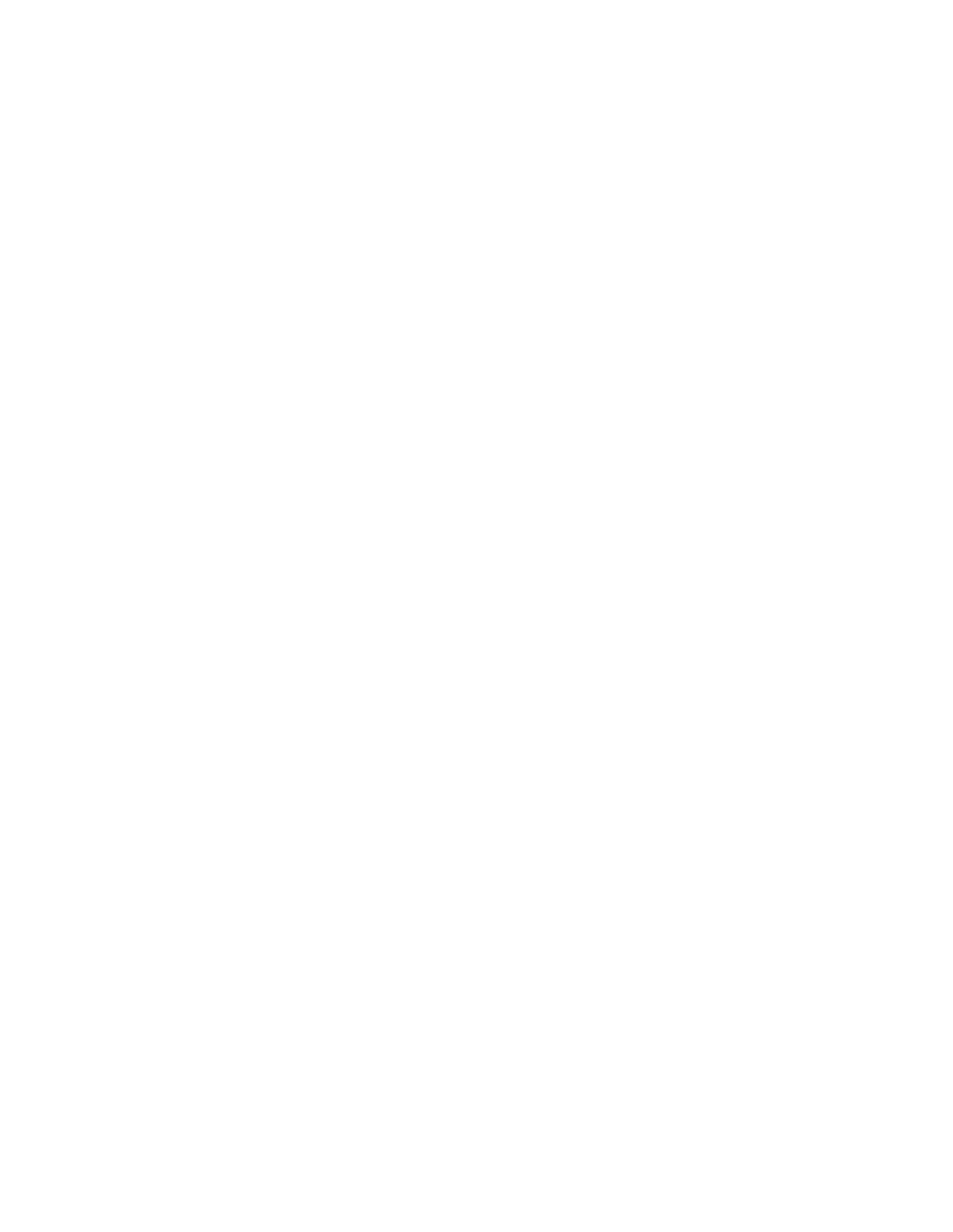# Proposed Regulations Implementing the Volcker Rule

## <span id="page-4-0"></span>**Introduction**

The federal banking agencies on October 11, 2011, and the Securities and Exchange Commission ("SEC") on October 12, 2011, issued for public comment their long-awaited proposed regulations (the "Proposal") to implement section 619 of the Dodd-Frank Act, commonly referred to as the Volcker Rule.[1](#page-4-1) Section 619 added a new section 13 to the Bank Holding Company Act of 1956 ("BHCA") that generally prohibits any banking entity from engaging in proprietary trading and from acquiring or retaining an ownership interest in, sponsoring, or having certain relationships with a hedge fund or private equity fund, subject to exemptions for certain permitted activities. It also provides for restrictions on such activities conducted by a nonbank financial company supervised by the Board of Governors of the Federal Reserve System ("FRB").

Consistent with the approach recommended by the Financial Stability Oversight Council ("FSOC"), the Proposal adopts a multi-faceted approach to implementing the section 13 prohibitions that relies on:

- Detailed descriptions of prohibited and permitted activities;
- Detailed and potentially highly burdensome compliance requirements; and
- For banking entities with large volumes of trading activity, detailed quantitative analysis and reporting obligations.

In addition to rules implementing the core prohibitions and exemptions of the Volcker Rule, the Proposal also includes three appendices devoted to recordkeeping and reporting requirements, including numerous quantitative data reporting obligations for banking entities with significant trading activities (Appendix A), detailed guidance regarding trading undertaken in connection with market making activities (Appendix B), and enhanced compliance requirements for banking entities with significant trading or covered fund activities (Appendix C).

The Proposal also includes more than 380 specific questions posed by the Agencies for public comment, reflective not only of the magnitude and complexity of the prohibitions established by the Volcker Rule, but also a possible lack of consensus among the regulatory agencies regarding how those prohibitions should be implemented.

<span id="page-4-1"></span><sup>&</sup>lt;sup>1</sup> The Proposal was issued by the Board of Governors of the Federal Reserve System ("FRB"), the Office of the Comptroller of the Currency ("OCC"), the Federal Deposit Insurance Corporation ("FDIC"), and the Securities and Exchange Commission ("SEC") (collectively, the "Agencies"). The Commodities Futures Trading Commission ("CFTC") did not join the Proposal but its staff has been consulted by the other agencies.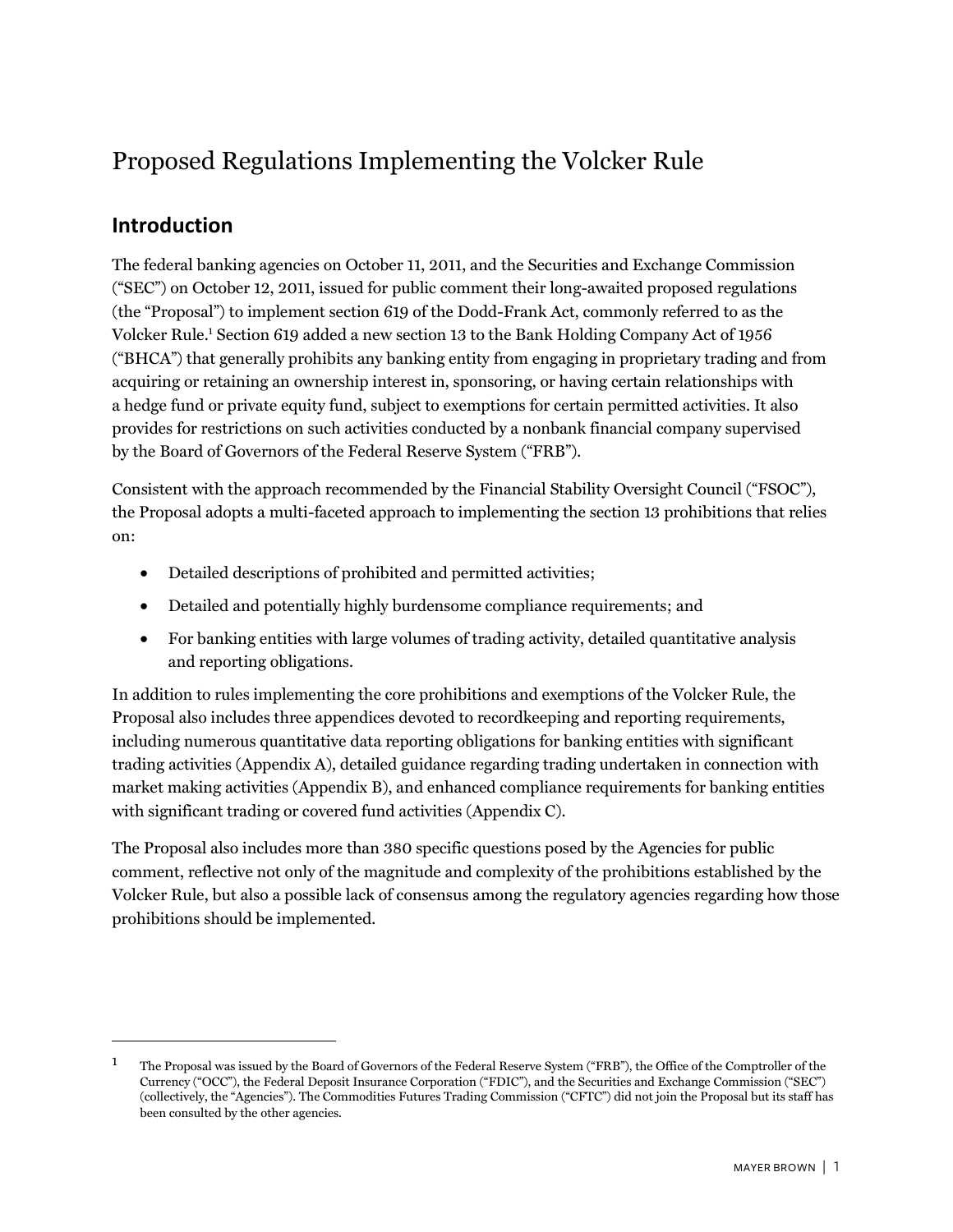The Proposal does not alleviate a host of issues and concerns raised by the Volcker Rule:

- Will the constraints on bank trading and fund activities harm the liquidity of US markets, weaken the competitiveness of the banking industry, contribute to job losses in the United States and result in markets and jobs moving offshore or into the shadow banking system?
- Will the Proposal impair the asset-backed securitization market?
- Will the compliance burdens detailed in the Proposal contribute to the further concentration of banking, as only the largest banks decide it is worthwhile to make the necessary investment to comply with its complex exemptions and risk the inevitable enforcement actions?
- Will some non-US banks shut down their US banking operations so they can escape the Volcker Rule?
- What about the extraterritorial impact on non-US banks subject to the Volcker Rule that engage in trades, exempt or not, with US counterparties from their non-US locations?
- Will some US banks seriously consider moving their headquarters and trading operations offshore so they can continue to compete in the global marketplace?

Given the significance of these questions, banking entities should take full advantage of the opportunity to file comments on the Proposal. The comment period will run for approximately 90 days, ending on January 13, 2012.

This legal report addresses the following topics: the definition of covered banking entity (pages 2-3), the prohibition on proprietary trading and the exemptions thereto (pages 4-15), the prohibition on covered funds activities and the exemptions thereto (pages 15-22), the new compliance structure that banking entities will have to develop by the effective date, July 21, 2012 (pages 22-24), the extraterritorial impact on US and non-US banks alike (pages 24-25), and a detailed discussion of the impact of the proposal on asset-backed securitization (pages 25-27).

## <span id="page-5-0"></span>**Entities Subject to the Proposal**

The Proposal applies separately to "banking entities" and to nonbank financial companies supervised by FRB (such companies, "Systemic Nonbanks").

#### **COVERED BANKING ENTITIES**

The Proposal applies to "banking entities," a term not previously defined and not used elsewhere in the BHCA. "Banking entity" is defined as:

 **Any Insured Depository Institution.** This includes any bank, thrift, industrial loan company or other entity whose deposits are insured by the FDIC.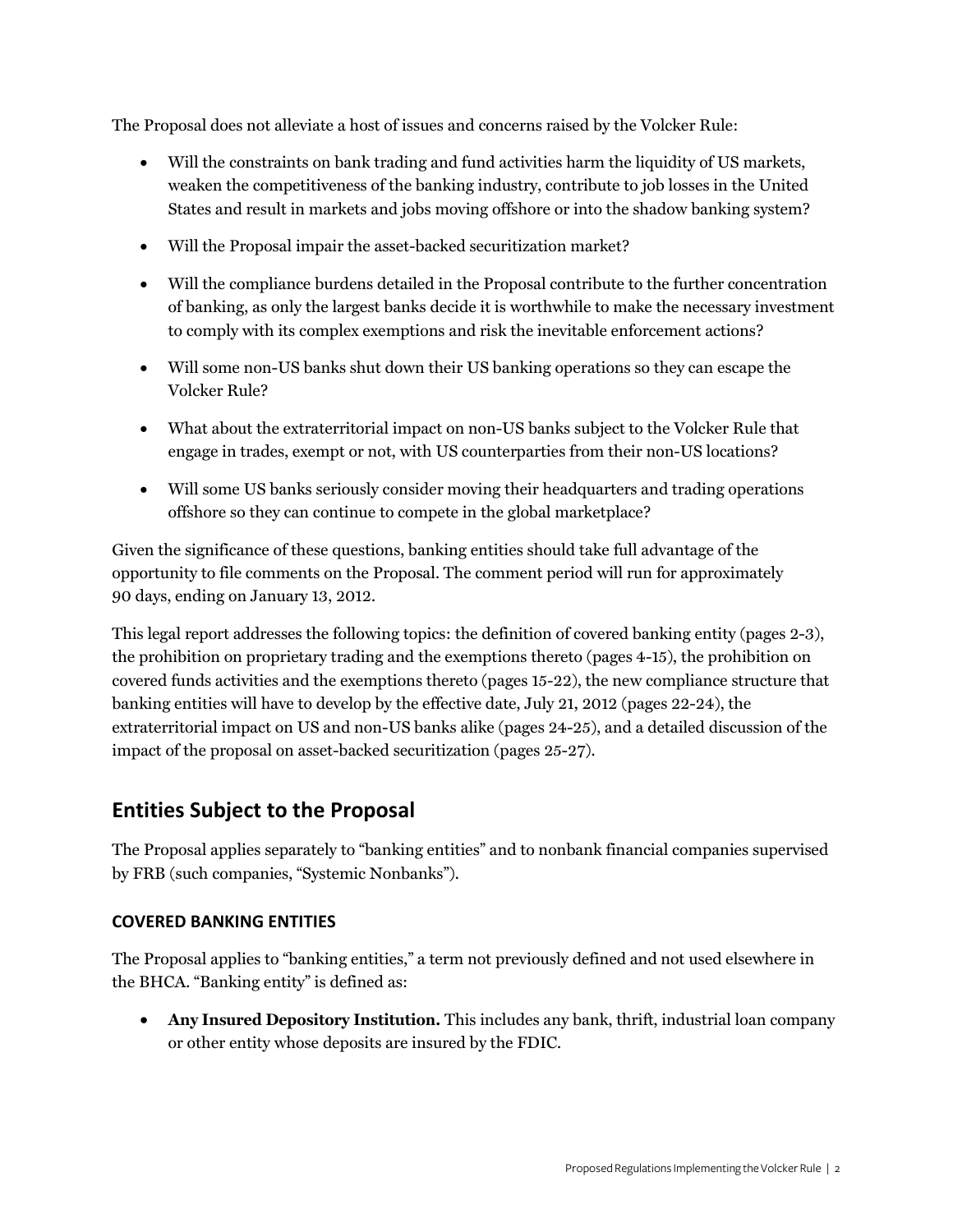- **Any Company that Controls an Insured Depository Institution.** This includes any bank holding company ("BHC"), any thrift holding company, and any non-US bank that has a US insured depository institution subsidiary.
- **Any Company Treated as a BHC for purposes of the International Banking Act of 1978.** This includes any non-US bank that has a US branch, agency, or commercial lending company subsidiary and the parent company of such a non-US bank.
- **Any Affiliate or Subsidiary of the Foregoing.** This would include any company that controls, is controlled by, or is under common control with the foregoing banking entities.[2](#page-6-0) Thus, it would include broker-dealers, insurance companies, commodities and derivatives firms, investment advisers, investment funds, and any other entities that are affiliated with the foregoing entities.

The Proposal applies to these banking entities on a global basis, including affiliates and subsidiaries wherever located. It would *not* apply to financial groups that do not have banking operations in the United States, although such groups could be designated as Systemic Nonbanks.

## **TREATMENT OF FUNDS AS AFFILIATES**

An investment fund that is controlled by a banking entity generally would be treated as a banking entity subject to the prohibitions of the Volcker Rule. The preamble to the Proposal explains that **mutual funds**, however, typically would not be considered subsidiaries or affiliates of a banking entity, provided that the banking entity provides only advisory or administrative services to, has certain limited investments in, or organizes, sponsors, and manages the mutual fund in accordance with what is permissible under the BHCA.<sup>[3](#page-6-1)</sup>

In addition, the Proposal would specifically exclude from the definition of banking entity an affiliate or subsidiary of a banking entity if the affiliate or subsidiary is (i) a covered fund that is permitted under the *bona fide* asset management exemption or (ii) any entity controlled by such a covered fund. Thus, such covered funds would not be treated as "banking entities" for purposes of the proprietary trading ban or the ban on investing in other covered funds. This treatment will permit fund of fund structures in which bank-controlled covered funds may invest in other, nonexempt covered funds. The Proposal requests comments on whether **securitization vehicles** would be affiliates of banking entities and whether the Agencies should consider excluding them as well.

<span id="page-6-0"></span><sup>&</sup>lt;sup>2</sup> Under the Bank Holding Company Act of 1956 ("BHCA"), one company generally is deemed to control another if it (i) owns, controls, or has the power to vote 25 percent or more of the outstanding shares of any class of voting securities of the other company, (ii) controls in any manner the election of a majority of the directors, trustees, or general partners of the other company, or (iii) has the power to exercise, directly or indirectly, a "controlling influence" over the management or policies of the other company, as determined by FRB after notice and opportunity for hearing.

<span id="page-6-1"></span><sup>3</sup> *See*, *e.g*., 12 U.S.C. 1843(c)(6), (c)(8), and (k); 12 C.F.R. 225.28(b)(6), 225.86(b)(3). The Proposal also asks for comment on whether a registered investment company should be expressly excluded from the definition of banking entity.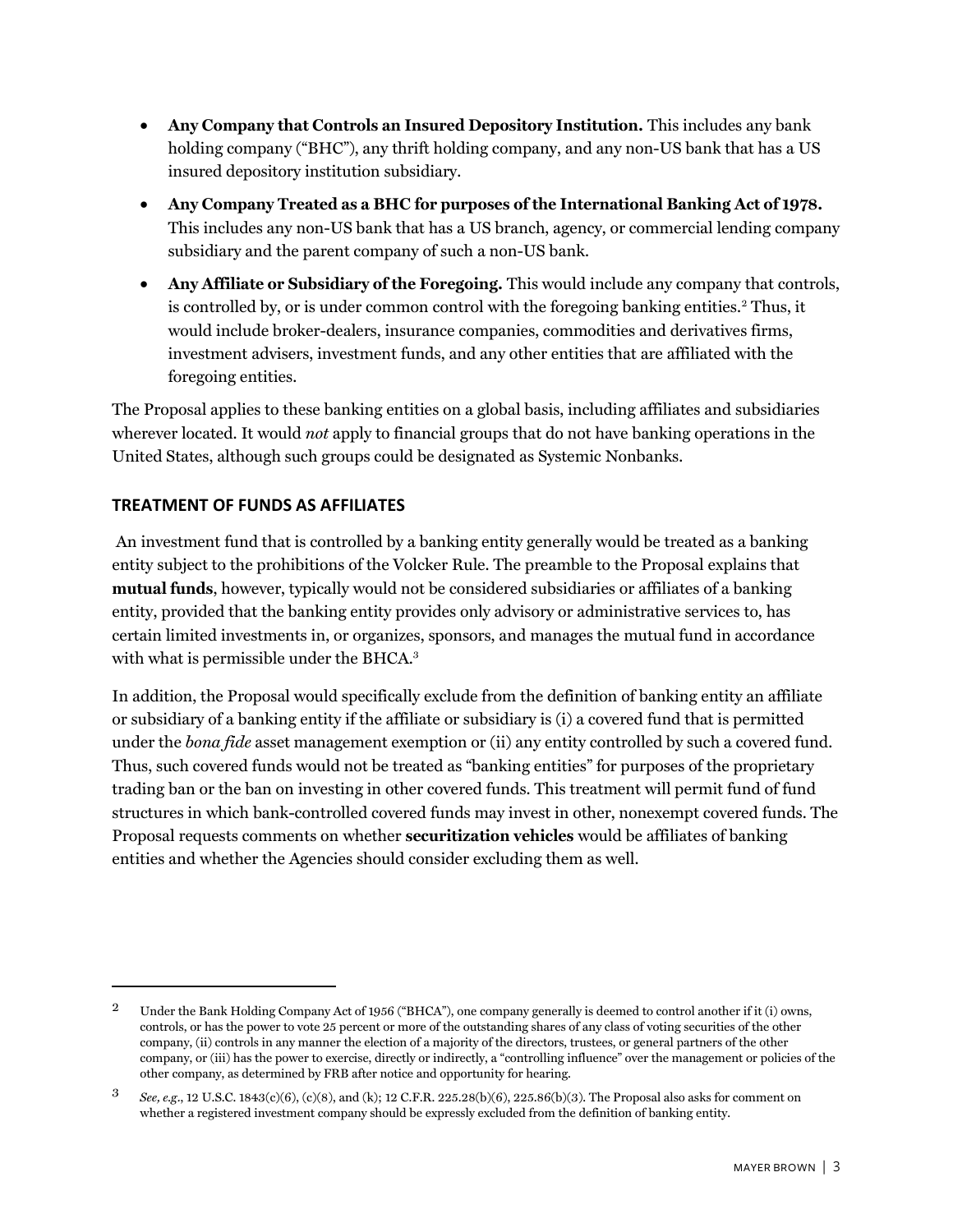#### **SYSTEMIC NONBANKS**

The core prohibitions of the Volcker Rule do not apply to Systemic Nonbanks supervised by FRB, which will be designated as such by FSOC. Section 13 of the BHCA authorizes FRB to impose additional capital requirements, quantitative limits, and other restrictions with respect to proprietary trading and covered fund activities on Systemic Nonbanks, but does not prohibit those activities. The Proposal does not elaborate on this authority.

# <span id="page-7-0"></span>**Prohibition Against Proprietary Trading**

#### **PROPRIETARY TRADING DEFINED**

Section 13 broadly prohibits any banking entity from engaging in proprietary trading. The Proposal defines "proprietary trading" substantially as it is defined in the statute, namely as "engaging as principal for the trading account of the covered banking entity in any purchase or sale of one or more covered financial positions." The Proposal defines in greater detail "trading account" and "covered financial position."

#### **TRADING ACCOUNT**

The proprietary trading prohibition applies only to trades as principal "for the trading account." Investment securities and other instruments held by banks and other banking entities outside of the trading account (e.g., securities held for long-term investment purposes) should not be subject to the proprietary trading prohibition. The Proposal would adopt the following three-prong definition for "trading account":

- Any account used by a banking entity to acquire or take a covered financial position for the purpose of: (i) short-term resale; (ii) benefiting from actual or expected short-term price movements; (iii) realizing short-term arbitrage profits; or (iv) hedging one or more such positions. The preamble notes that this language is substantially similar to the language used in the Market Risk Capital Rule for a "trading position," and that the Agencies propose to interpret this language in a similar manner. The Proposal would adopt a **rebuttable presumption** that an account is a trading account if it is used to acquire or take a covered financial position that the banking entity holds for a period of 60 days or less. The presumption does not apply if the banking entity can demonstrate, based on the facts and circumstances, that the covered financial position was not acquired or taken principally for the purpose of short-term resale, benefiting from short-term price movements, realizing short-term arbitrage profits, or hedging another trading account position.
- Any account used by a banking entity subject to the Market Risk Capital Rule to acquire or take a covered financial position that is treated as a "covered position" under that Rule, other than certain foreign exchange and commodity positions. The Market Risk Capital Rule defines "covered position" to include all positions in a bank's "trading account," as defined for Call Report purposes. This prong of the trading account definition also covers any account used by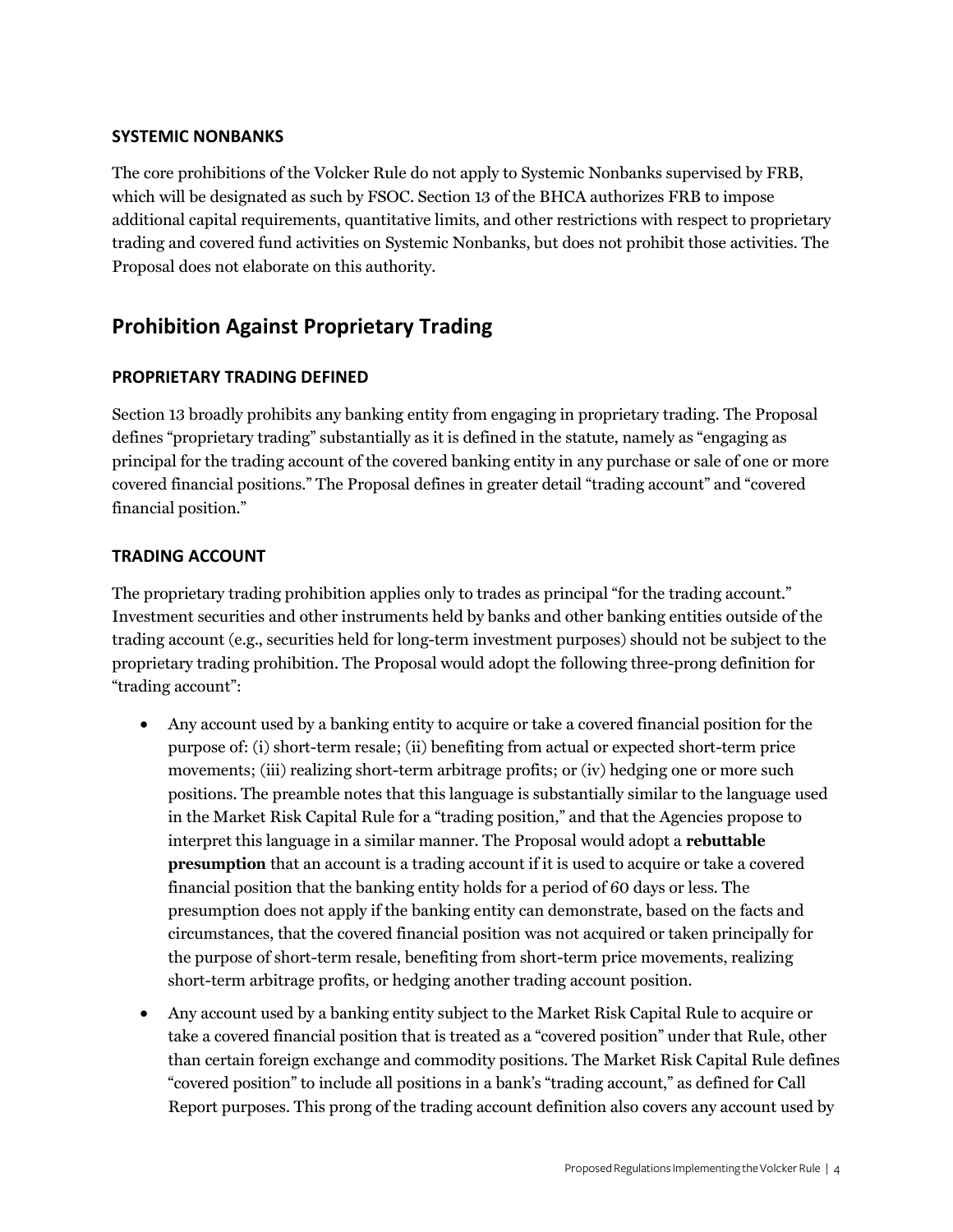a nonbank affiliate of a BHC to acquire a covered financial position that would be a "covered position" as defined in the Market Risk Capital Rule applicable to the BHC affiliate.<sup>[4](#page-8-0)</sup>

 Any account used by a banking entity that is a US-registered securities dealer, swap dealer, or security-based swap dealer, or is engaged in the business of a dealer, swap dealer, or securitybased swap dealer outside of the United States, to acquire or take positions in connection with its dealing activities.

#### **TRADING ACCOUNT EXCLUSIONS: REPOS, SECURITIES LENDING, AND LIQUIDITY MANAGEMENT**

The Proposal provides that an account would not be deemed a trading account to the extent it is used to acquire or take a covered financial position that arises under a repurchase or reverse repurchase agreement or under a securities borrowing or lending agreement. In terms of economic substance, such positions generally are not taken based on expected or anticipated movements in asset prices. Therefore, as described in the Proposal, these are not the types of transactions intended to be covered by the proprietary trading ban. An account used for the purpose of *bona fide* liquidity management also would be excluded from the definition of trading account, provided that transactions are conducted in accordance with a documented liquidity management plan that:

- Specifically contemplates and authorizes any particular instrument used for liquidity management purposes;
- Requires that transactions covered by it be principally for the purpose of managing the liquidity of the banking entity, and not for trading account purposes;
- Requires that positions taken for liquidity management purposes be highly liquid and limited to financial instruments not expected to give rise to appreciable profits or losses as a result of short-term price movements;
- Limits positions acquired for liquidity management purposes to amounts consistent with the banking entity's near-term funding needs, as estimated and documented pursuant to methods specified in the plan; and
- Is consistent with applicable supervisory requirements, guidance and expectations regarding liquidity management.

The Proposal also provides that the definition of trading account would not include accounts used by a banking entity that is a derivatives clearing organization registered under section 5b of the Commodity Exchange Act ("CEA") or a clearing agency registered with the SEC under 17A of the Securities Exchange Act of 1934 ("Exchange Act") in connection with clearing derivatives or securities transactions.

<span id="page-8-0"></span><sup>4</sup> Because non-US banking entities generally are not subject to the Market Risk Capital Rule (which is defined by reference to the capital rules of the US bank regulatory agencies), but may be subject to similar rules in their home jurisdictions, the precise applicability of this prong to such non-US institutions is not clear.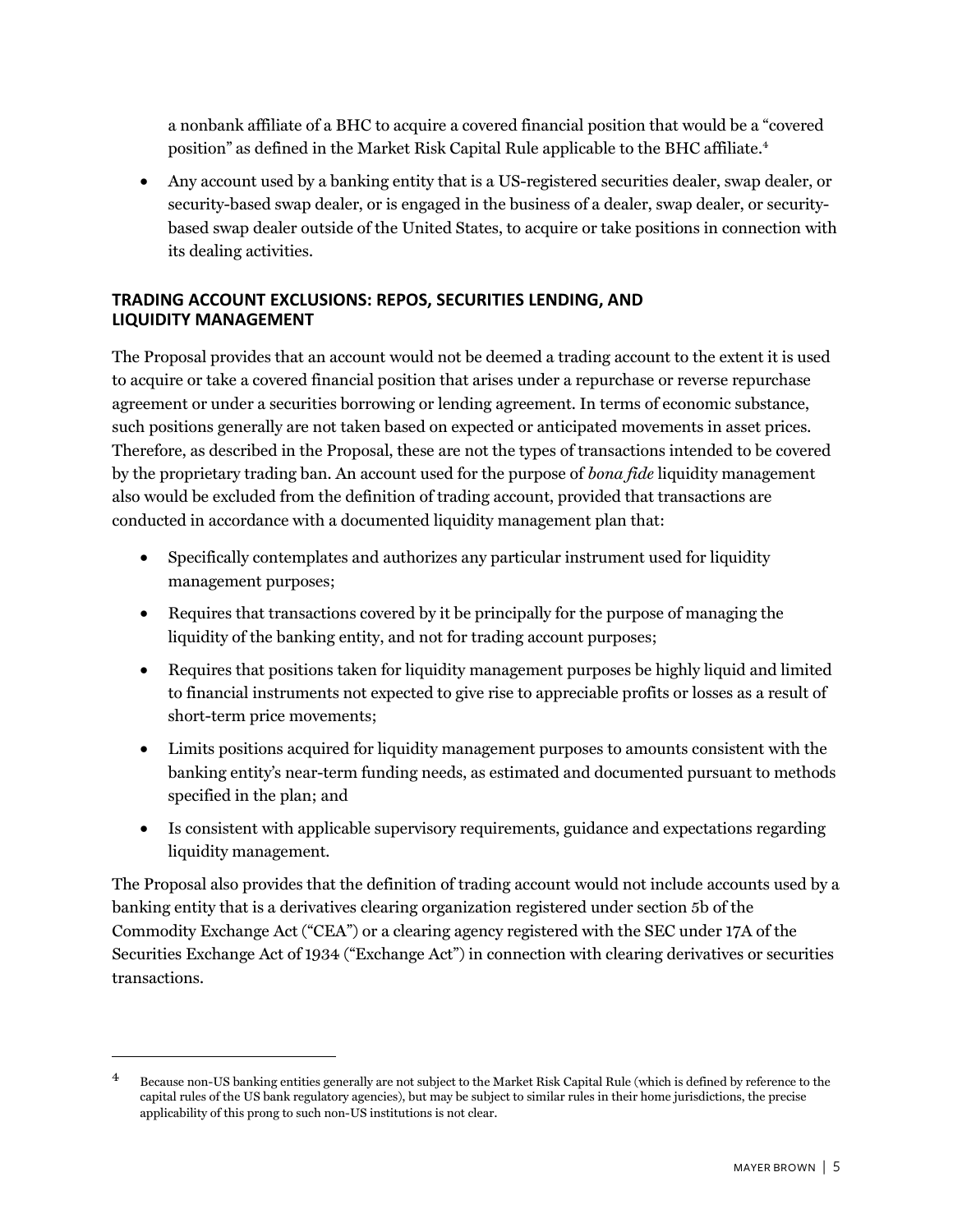#### **COVERED FINANCIAL POSITIONS**

The proprietary trading ban applies only to "covered financial positions," which are defined by the Proposal to include the following categories of positions:

- A security, including an option on a security;
- A derivative, including an option on a derivative; and
- A contract of sale of a commodity for future delivery, or an option on such a contract.

The terms "security" and "commodity" are defined by reference to existing definitions under the Exchange Act and CEA, respectively. The Proposal would broadly define "derivative" to include not only "swaps" (as defined in the CEA) and "security-based swaps" (as defined in the Exchange Act), but also several other types of transactions not within the scope of those definitions that "appear to be, or operate in economic substance as, derivatives," including foreign currency swaps and forwards.[5](#page-9-1) The Proposal would exclude from the definition of derivative consumer, commercial, and other agreements determined by the SEC and CFTC not to be swaps or security-based swaps, including certain insurance products, as well as certain identified banking products such as deposit accounts, savings accounts, and certificates of deposit.

#### **EXCLUSION FOR LOANS**

The Proposal specifically provides that loans are not included within the definition of covered financial position and, therefore, proprietary trading in loans would not be prohibited. While "loan" is defined broadly for purposes of the Proposal, encompassing any loan, lease, extension of credit, or secured or unsecured receivable, it does not include asset-backed securities, which would be subject to the prohibition.<sup>6</sup>

## <span id="page-9-0"></span>**Permitted [Tr](#page-9-2)ading Activities**

Notwithstanding the general prohibition against proprietary trading, section 13 provides that a banking entity may engage in certain "permitted activities" subject to limitations set forth in the statute and those established by rule. Key exemptions from the proprietary trading prohibition include those for positions taken in connection with underwriting activities, market making activities,

<span id="page-9-1"></span> $5$  Specifically, the Proposal would characterize the following as derivatives, and thus covered financial positions: (i) any purchase or sale of a nonfinancial commodity for deferred shipment or delivery that is intended to be physically settled; (ii) any foreign exchange forward or foreign exchange swap (as defined in the CEA); (iii) any agreement, contract, or transaction in foreign currency described in section 2(c)(2)(C)(i) of the CEA; (iv) any agreement, contract, or transaction in a commodity other than foreign currency described in section 2(c)(2)(D)(i) of the CEA; and (v) any transaction authorized under section 19 of the CEA.

<span id="page-9-2"></span><sup>6</sup> The preamble draws an ambiguous distinction between a position that "is a loan" (which is eligible for the exclusion from the definition of covered financial position) and a position that "is in a loan" (which is not eligible for the exclusion). In the context of commodities, foreign exchange, and currency, it is clear that "positions in" such items refer to derivatives. We believe the language should be similarly interpreted in the loan context, such that "position in a loan" should be interpreted to refer to derivatives and, possibly, asset-backed securities. Because loan participations are generally treated like whole loans for bank regulatory purposes, loan participations should be treated as loans for purposes of this exemption. However, it might be prudent to seek clarification of the meaning of this language in comments on the Proposal.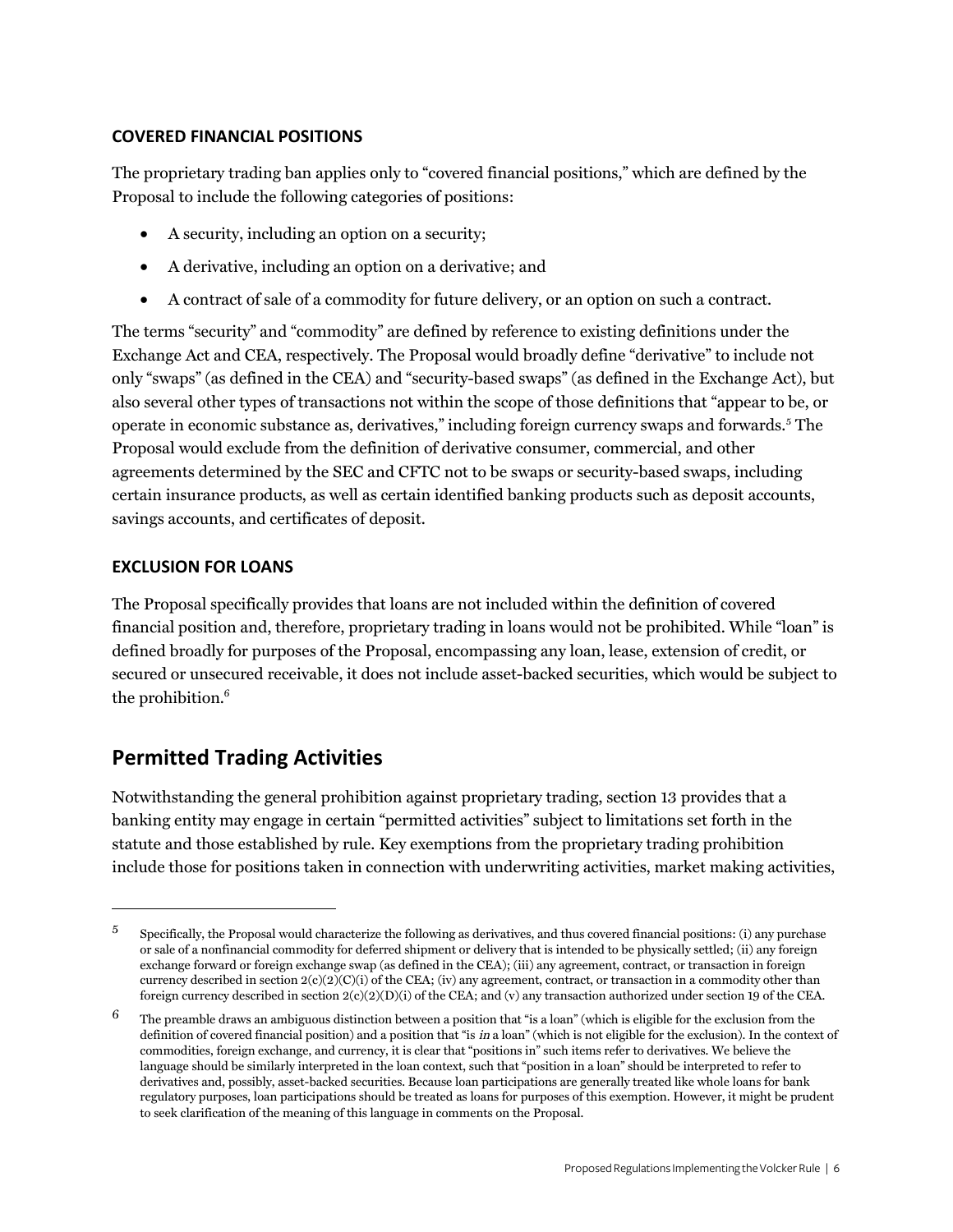risk-mitigating hedging activities, and, for certain non-US banking entities, trading activities conducted solely outside of the United States. Additional permitted activities include trading in US government securities, trading on behalf of customers, and trading by regulated insurance companies.

#### **UNDERWRITING EXEMPTION**

The Proposal permits a banking entity to purchase or sell a covered financial position in connection with the banking entity's underwriting activities, subject to satisfaction of the following conditions:

- **Compliance Regime.** The banking entity must establish an internal compliance program as required by Subpart D of the Proposal, including written policies and procedures, internal controls, and independent testing. Under Subpart D, banking entities with significant Volcker Rule activities, generally including any banking entity that has (on a worldwide, consolidated basis) \$1 billion or more in gross trading assets and liabilities or \$1 billion in "covered fund" investments as described below, are also subject to the additional compliance obligations set forth in Appendix C of the Proposal. Banking entities that have, together with affiliates and subsidiaries, worldwide consolidated trading assets and liabilities the average gross sum of which is equal to or greater than \$1 billion ("Significant Trading Entities") are also subject to quantitative recordkeeping and reporting obligations under Appendix A of the Proposal. The recordkeeping and reporting obligations applicable to Significant Trading Entities under Appendix A, as well as the compliance program requirements of Subpart D and Appendix C, are described further below.
- **Securities Only.** The covered financial positions permissible under this exemption are only those involving securities.
- **"Distribution" and "Underwriter."** The purchase or sale must be effected solely in connection with a "distribution of securities" (whether or not subject to registration under the Securities Act of 1933) for which the banking entity is acting as "underwriter." The Proposal defines the terms "distribution of securities" and "underwriter" substantially as they are defined in the SEC's Regulation M. In order to qualify as a distribution for purposes of the Proposal, the offering must be distinguished from ordinary trading transactions by the "magnitude" of the offering and the presence of "special selling efforts." The preamble confirms that in circumstances where an underwriter holds for investment purposes securities that it could not sell in the distribution, it would be permitted to dispose of such securities at a later time without violating the proprietary trading ban, provided that the securities had initially been purchased in connection with an underwriting.
- **Dealer Registration.** The banking entity must have the appropriate US dealer registration (unless exempt) or, if engaged in business as a dealer outside of the United States, must be subject to substantive regulation in the non-US jurisdiction.
- **Near Term Demand of Customers.** Underwriting activities must be designed not to exceed the "reasonably expected near term demands of clients, customers, or counterparties." This requirement restates the limitation placed on the underwriting exemption in section 13. The Agencies request comment on the degree to which a banking entity can accurately predict the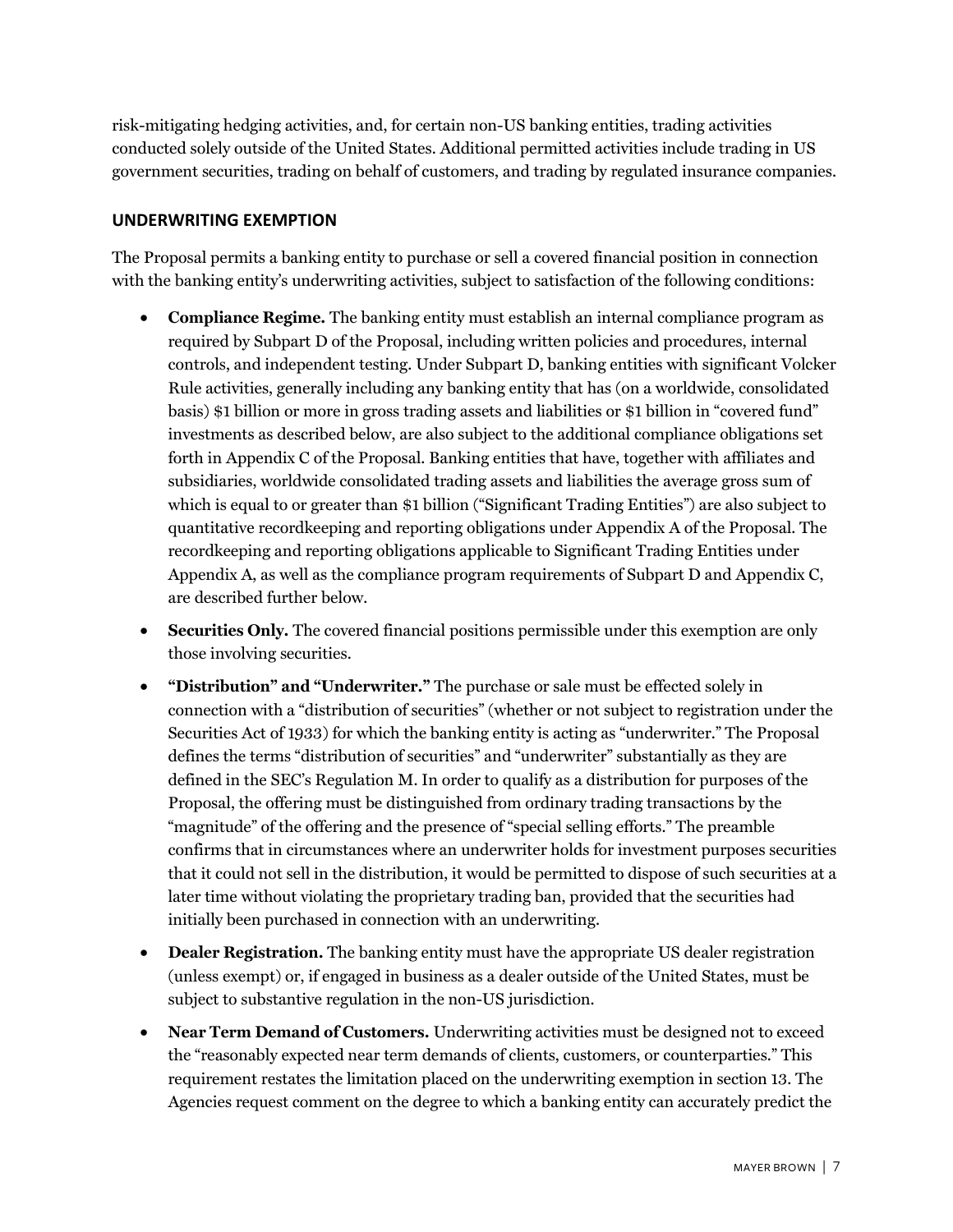near term demands of clients, customers, and counterparties with respect to an offering, and how principal risk retained in connection with underwriting activities to support near term client demand can be distinguished from positions taken for speculative purposes.

- **Revenues.** Underwriting activities must be designed to generate revenues primarily from fees, commissions, underwriting spreads, or other income that is not attributable to appreciation in the value of covered financial positions or the hedging of such positions.
- **Compensation.** Compensation arrangements for employees performing underwriting activities must be designed not to reward proprietary risk-taking.

Like similar conditions that apply with respect to the market making and risk-mitigating hedging activities exemptions, these criteria are intended to ensure that a banking entity relying on the underwriting exemption is engaged in *bona fide* underwriting activities and that it conducts those activities without taking speculative, proprietary positions either as part of, or mischaracterized as, underwriting activity.

#### **MARKET MAKING EXEMPTION**

The Proposal permits a banking entity to purchase or sell a covered financial position in connection with the banking entity's market making-related activities, again subject to satisfaction of certain conditions:

- **Compliance Regime.** The banking entity must establish an internal compliance program as required by Subpart D of the Proposal and, if applicable, Appendix C, including written policies and procedures, internal controls, and independent testing. A banking entity that is a Significant Trading Entity must also comply with the quantitative recordkeeping and reporting obligations under Appendix A to the Proposal (discussed below).
- *Bona Fide* **Market Making.** The trading desk that makes a market in a covered financial position must hold itself out as being willing to buy and sell (including entering into long and short positions in) the covered financial position, for its own account, on a regular or continuous basis. The Agencies note that the nature of a market maker's activities may vary depending on the liquidity, trade size, market infrastructure, trading volumes and frequency, and geographic location of the market for a particular covered financial position. For example, *bona fide* market making in liquid positions, such as equity securities or other exchangetraded instruments, would generally require a banking entity to make continuous, two-sided quotes and hold itself out as willing to buy and sell on a continuous basis. Making a market in less liquid positions would generally require a banking entity to hold itself out as "willing and available to provide liquidity by providing quotes on a regular (but not necessarily continuous) basis."
- **Near Term Demand of Customers.** Market making-related activities must be designed not to exceed the reasonably expected near term demands of clients, customers, or counterparties. According to the preamble, in order for a banking entity's expectations regarding near-term customer demand to be considered reasonable, they should be based on more than a simple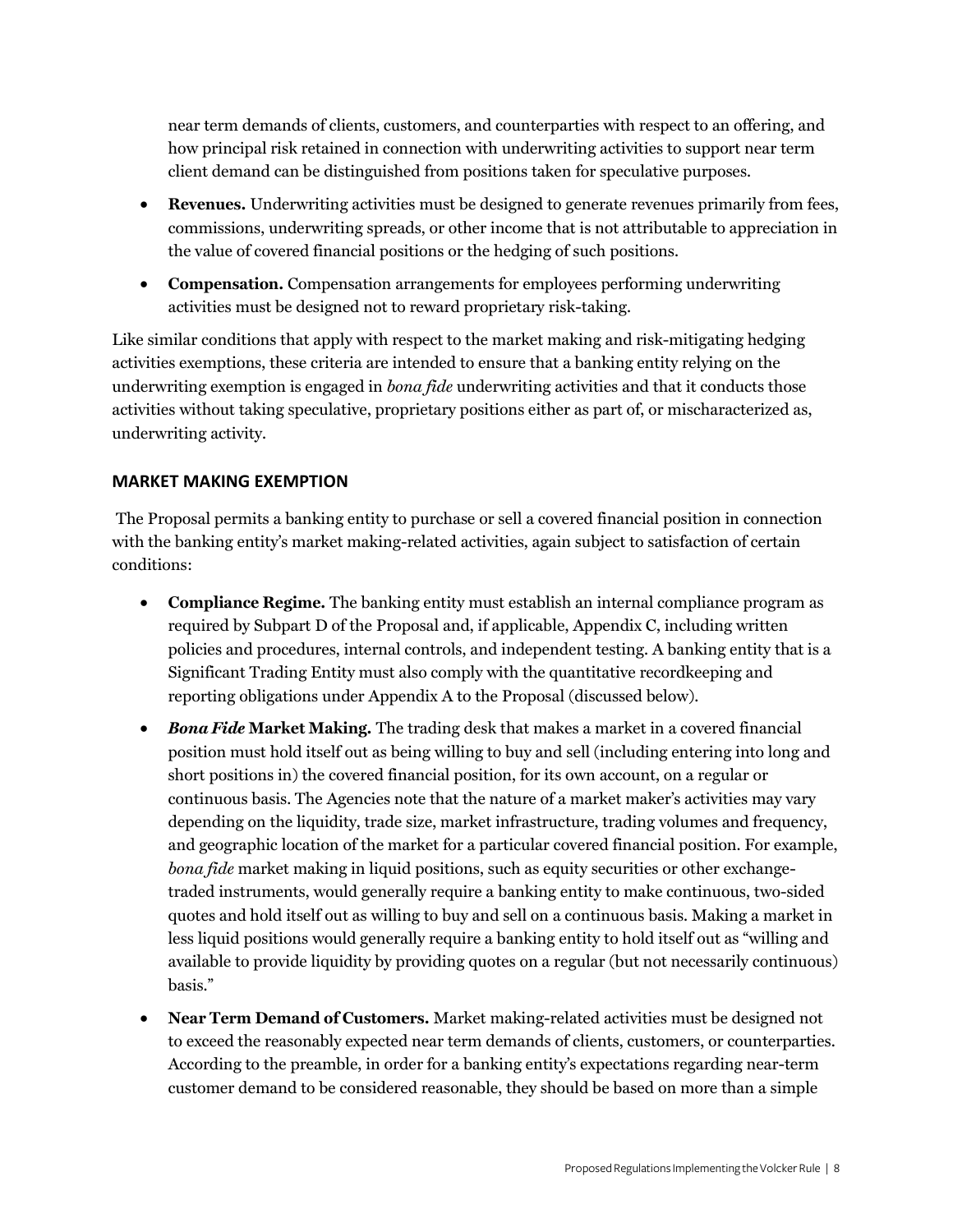expectation of future price appreciation and an accompanying generic increase in marketplace demand. A banking entity's expectation should instead be based on the unique customer base of the banking entity's specific market-making business lines and the near term demands of those customers based on particular factors beyond a general expectation of price appreciation.

- **Dealer Registration.** The banking entity must have the appropriate US dealer registration (unless exempt) or, if engaged in business as a dealer outside of the United States, must be subject to substantive regulation in the non-US jurisdiction.
- **Revenues.** Market making-related activities must be designed to generate revenues primarily from fees, commissions, bid/ask spreads, or other income that is not attributable to appreciation in the value of covered financial positions held as inventory or their hedges.
- **Compliance with Appendix B.** Market making-related activities must be consistent with the commentary provided in Appendix B of the Proposal (discussed below).
- **Compensation.** Compensation arrangements for employees performing market makingrelated activities must be designed not to reward proprietary risk-taking.

The Proposal clarifies that a purchase or sale of a covered financial position also will be deemed to be made in connection with a banking entity's market making-related activities if the position is purchased or sold to reduce the specific risks to the banking entity arising from individual or aggregated positions acquired pursuant to the market making exemption and the purchase or sale meets the requirements generally applicable to risk-mitigating hedging activities (discussed below). The Proposal also clarifies that block positioning and anticipatory market making are permissible, subject to various requirements.

The preamble to the Proposal characterizes the market making exemption as particularly difficult to implement (and potentially prone to abuse) given the difficulties the Agencies expect to encounter in distinguishing principal positions that appropriately support market making-related activities from positions taken for short-term, speculative purposes. In order to address the complexities associated with the market making exemption, the Proposal adopts a multi-faceted approach that relies not only on the seven criteria identified above, but also on detailed commentary in Appendix B of the Proposal regarding how the agencies proposed to identify permitted market making-related activities and, for banking entities with significant trading activities, additional quantitative reporting and recordkeeping requirements.

 **Appendix B.** The commentary set forth in Appendix B of the Proposal applies to all banking entities that are engaged in market making-related activities in reliance on the market making exemption, regardless of the volume of activity. Appendix B describes how the regulators plan to distinguish permitted market making-related activities from prohibited proprietary trading. Among other things, the guidance identifies six factors that would cause a banking entity to be considered, "absent explanatory circumstances," to be engaged in prohibited proprietary trading rather than permitted market making-related activity. The six factors are: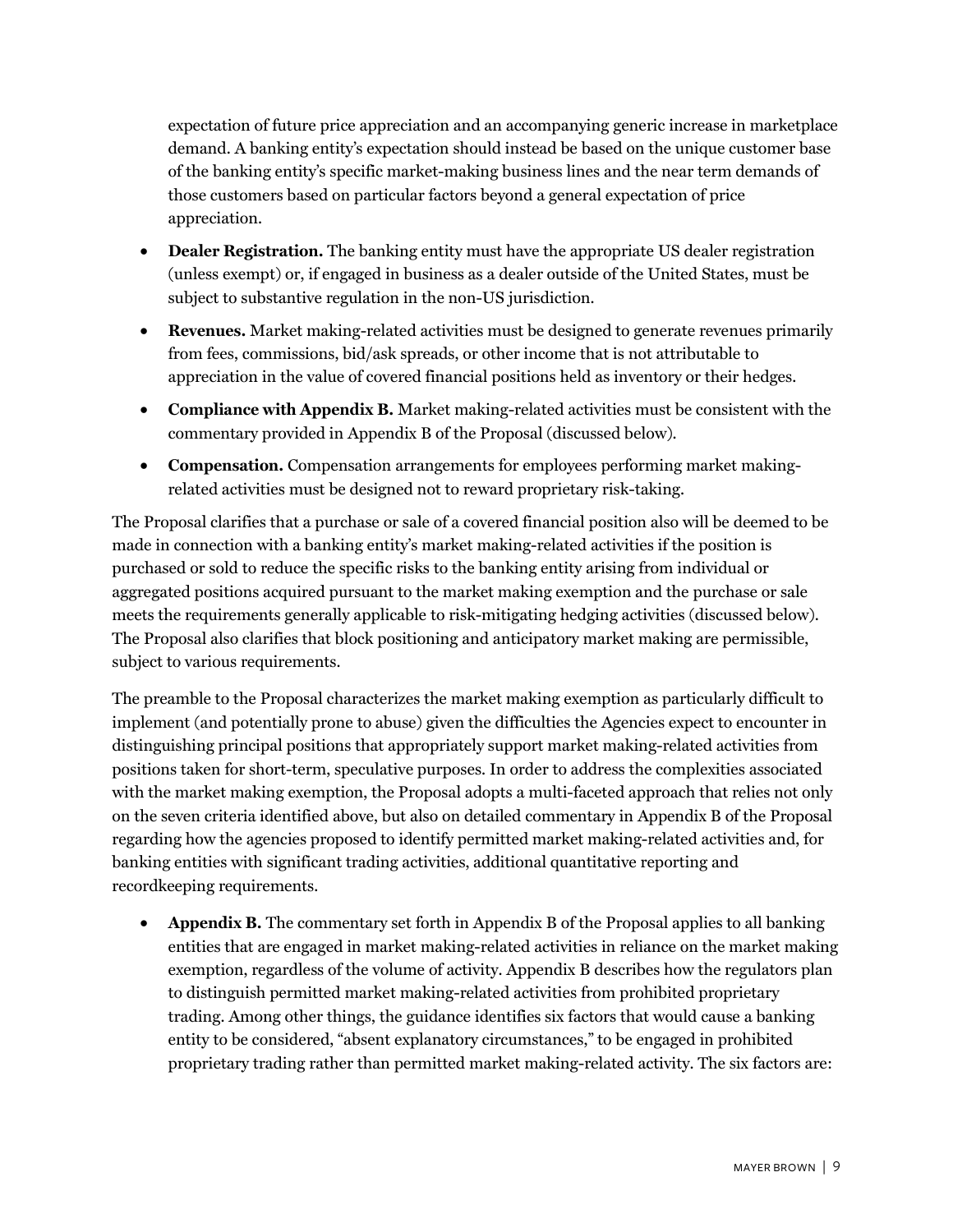Trading activity in which a trading unit retains risk in excess of the size and type required to provide intermediation services to customers;

Trading activity in which a trading unit primarily generates revenues from price movements of retained principal positions and risks, rather than customer revenues;

Trading activity in which a trading unit (i) generates only very small or very large amounts of revenue per unit of risk taken, (ii) does not demonstrate consistent profitability, or (iii) demonstrates high earnings volatility;

Trading activity in which a trading unit either (i) does not transact through a trading system that interacts with orders of others or primarily with customers of the banking entity's market making desk to provide liquidity services, or (ii) holds principal positions in excess of reasonably expected near term customer demands;

Trading activity in which a trading unit routinely pays rather than earns fees, commissions, or spreads; and

The use of compensation incentives for employees of a particular trading activity that primarily reward proprietary risk-taking.

#### **RISK-MITIGATING HEDGING ACTIVITIES EXEMPTION**

The Proposal would permit a banking entity to purchase or sell a covered financial position in order to reduce the specific risks to the banking entity related to its *individual* or *aggregated* positions, contracts, or other holdings, subject to the satisfaction of criteria described below. Thus, hedging risks on a portfolio basis would be permissible as well as dynamic hedging and limited anticipatory hedging.[7](#page-13-0) However, the preamble notes that banking entities "should be prepared to identify the specific position or portfolio of positions that is being hedged and demonstrate that the hedging transaction is risk-reducing in the aggregate."

As with the underwriting and market making exemptions, a banking entity must establish the internal compliance program as required by Subpart D of the Proposal (and Appendix C, if applicable) in order to rely on the hedging exemption, including written policies and procedures, internal controls, and independent testing. In the case of a banking entity that is a Significant Trading Entity, trading conducted pursuant to the hedging exemption also may be subject to the recordkeeping and reporting requirements in Appendix A. Other conditions include:

- *Bona Fide* **Hedging.** The purchase or sale of a covered financial position must hedge or mitigate one or more specific risks to the banking entity, including market risk, counterparty or other credit risk, currency or foreign exchange risk, interest rate risk, and basis risk.
- **Reasonable Correlation.** The hedge must be "reasonably correlated" to the risk being hedged. The preamble notes that full correlation is not required, but only "reasonable"

<span id="page-13-0"></span> $7$  Dynamic hedging refers to the rebalancing of a banking entity's current hedge position(s) based on a change in the portfolio resulting from permissible activities or from a change in the price, or other characteristic, of the individual or aggregated positions, contracts, or other holdings. Anticipatory hedging involves hedging a risk to which a banking entity is not currently exposed, but to which is expects to become exposed in the future.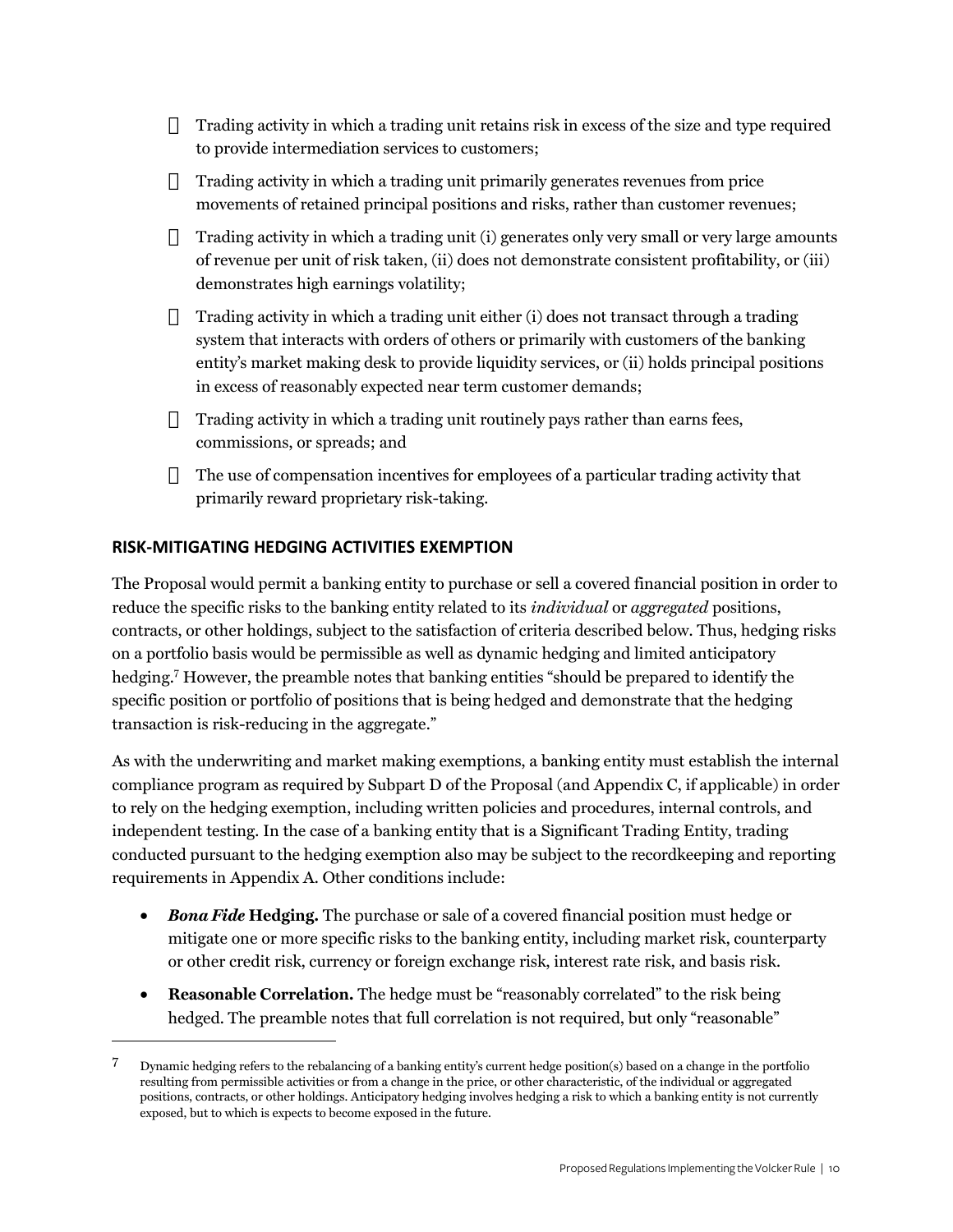correlation, and that reasonableness may depend on factors including the nature of the underlying risks and the availability of alternative hedging options. The Agencies specifically point out that the Proposal neither refers to nor relies upon accounting standards that address circumstances in which one transaction may be considered a hedge of another transaction, due to the fact that such standards (i) are designed for financial statement purposes rather than to identify proprietary trading, and (ii) could change in the future without consideration of the potential impact on section 13.

- **No New Material Exposures.** A hedge position taken pursuant to the exemption may not give rise, at the inception of the hedge, to significant new exposures that are not hedged contemporaneously (such as overhedging, correlation trading and pairs trading strategies).
- **Monitoring.** The hedge must be subject to continuing review, monitoring, and management by the banking entity, consistent with its written hedging policies and procedures, to ensure that the banking entity maintains a reasonable level of correlation between the hedge and the underlying risk and mitigates any significant exposure arising out of the hedge after inception.
- **Compensation.** Compensation arrangements for employees performing the risk-mitigating hedging activities must be designed not to reward proprietary risk-taking.
- **Documentation Requirement for Certain Hedges.** In circumstances where a hedging position is taken in a unit of the banking entity that is different from the unit that took the underlying risk position, the banking entity must document the risk-mitigating purpose of the transaction and identify the risks of the individual or aggregated positions, contracts, or other holdings that the transaction is designed to reduce. This documentation requirement must be satisfied at the time the hedge position is taken.

#### **TRADING OUTSIDE THE UNITED STATES**

The Proposal would permit certain non-US banking entities to engage in proprietary trading that occurs "solely" outside of the United States. US-based banking entities, and non-US banking entities that are controlled by US-based banking entities, would not be eligible for this exemption.

 **Non-US Banking Entities Eligible for the Exemption.** The foreign trading exemption may be relied upon only by a banking entity that is not directly or indirectly controlled by a banking entity that is organized under US law. In addition, the banking entity relying on the exemption must conduct the activity pursuant to section  $4(c)(9)$  of the BHCA.<sup>[8](#page-14-0)</sup>Thus, the foreign trading exemption is available only to banking entities that are organized under non-US law and controlled only by entities organized under non-US law.

<span id="page-14-0"></span><sup>8</sup> The Proposal only addresses when a transaction will be deemed to have been conducted pursuant to section  $4(c)(9)$ . To date, FRB has applied the authority contained in section 4(c)(13) solely to the foreign activities of US banking organizations, which are unable to rely on the foreign trading exemption. Trading would be deemed to have been conducted under section  $4(c)(9)$  if (i) in the case of a covered banking entity that is a foreign banking organization, the banking entity is a qualifying foreign banking organization ("QFBO") and is conducting the purchase or sale in compliance with subpart B of Regulation K (12 C.F.R. 211.20 et seq.); or (ii) in the case of a covered banking entity that is not a foreign banking organization, the covered banking entity meets a new test set forth in the Proposal that mirrors the existing QFBO test but does not require such a foreign entity to demonstrate that more than half of its business is banking conducted outside the United States.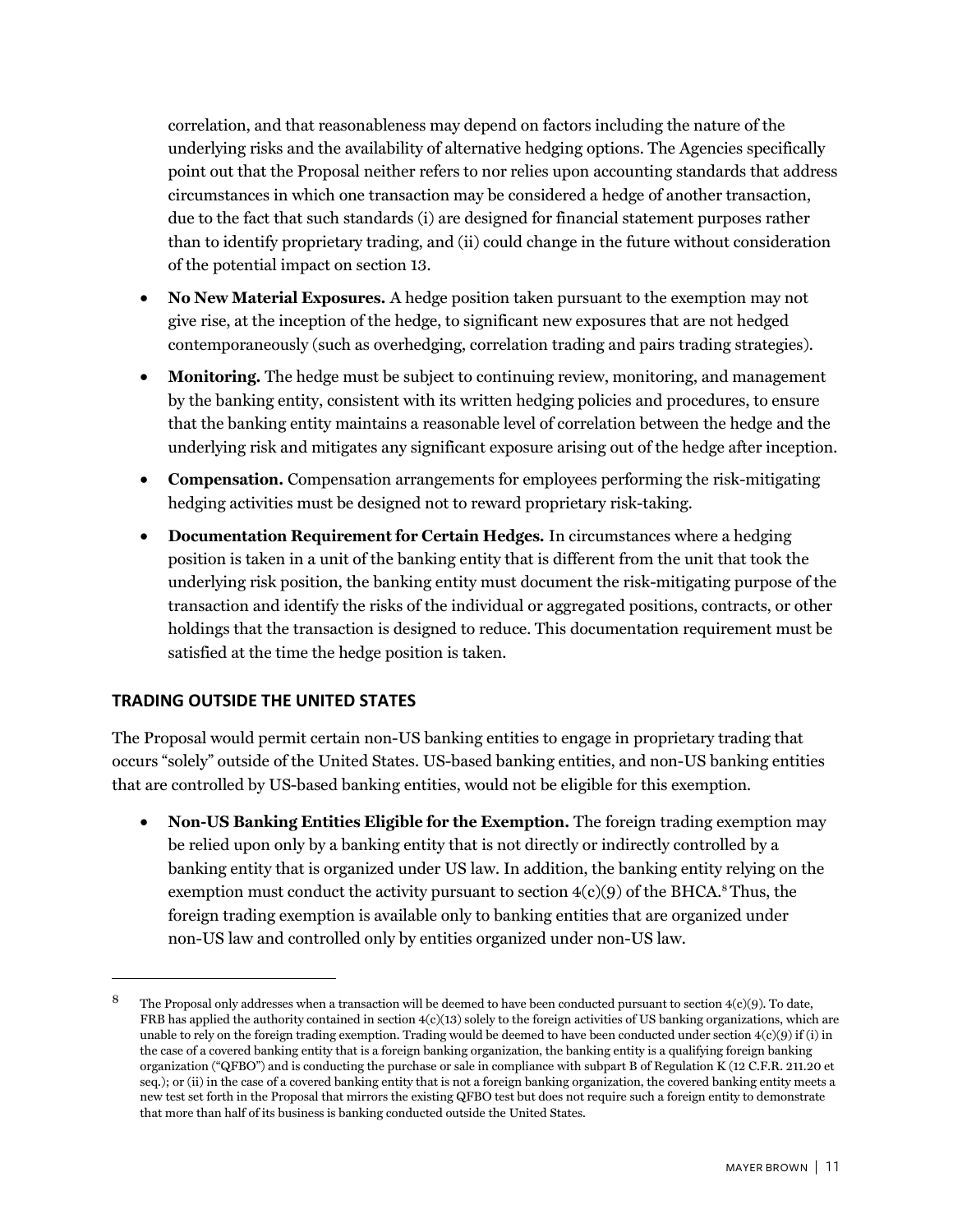- **Trading "Solely" Outside the United States.** Under the Proposal, trading would be deemed to occur solely outside of the United States only if four criteria are satisfied:
	- The banking entity conducting the purchase or sale is not organized under the laws of the United States (or a state);

No party to the purchase or sale is a resident of the United States, as defined in the Proposal;

No personnel of the banking entity "directly involved" in the purchase or sale are physically located in the United States; and

The purchase or sale is executed wholly outside of the United States.

According to the preamble, these criteria—which reflect a narrow interpretation of the foreign trading exemption in section 13—are intended to ensure that a transaction executed in reliance on the foreign trading exemption does not involve US counterparties, US trading personnel, US execution facilities, or risks retained in the United States.

A US resident is defined for purposes of section 13 as:

- Any natural person resident in the United States;
- Any partnership, corporation, or other business entity organized or incorporated under US law;
- Any estate of which any executor or administrator is a US resident;
- Any trust of which any trustee or beneficiary is a US resident;
- Any agency or branch of a non-US entity located in the United States;
- Any discretionary or non-discretionary account or similar account held by a dealer or fiduciary for the benefit or account of a US resident;
- Any discretionary account or similar account held by a dealer or fiduciary organized or incorporated in the United States, or (if an individual) a US resident; or
- Any partnership or corporation organized or incorporated under the laws of any non-US jurisdiction formed by or for a US resident principally for the purpose of engaging in proprietary trading or covered fund activities pursuant to the exemptions provided for non-US trading and non-US covered fund activities.

The final prong of the US resident definition is likely intended to operate as an anti-evasion measure, essentially preventing US residents (or persons acting on their behalf) from establishing companies in non-US jurisdictions "principally" in order to trade with non-US banking entities solely outside of the United States. It and the other definitional elements are patterned after those used to define "US Person" under the SEC's Regulation S.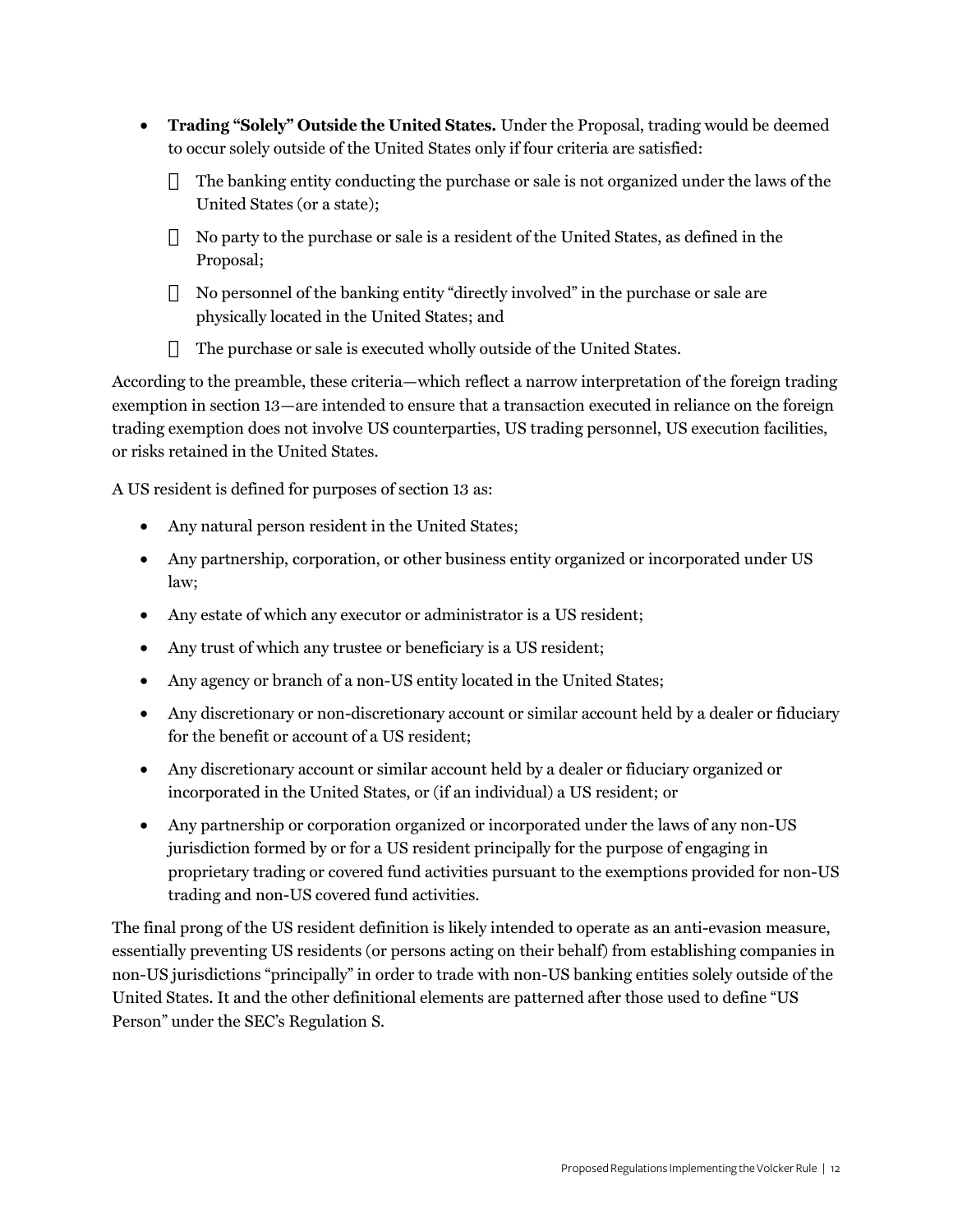#### **GOVERNMENT SECURITIES**

The Proposal would permit a banking entity to purchase or sell a covered financial position that is a US government or agency obligation, an obligation, participation, or other instrument of or issued by a government-sponsored enterprise ("GSE") or Federal Home Loan Bank, or an obligation issued by any state or any political subdivision thereof. Pass-through or participation certificates issued and guaranteed by GSEs in connection with their securitization activities would be covered by the exemption. Foreign government securities would not be eligible for this exemption.

#### **TRADING ON BEHALF OF CUSTOMERS**

The Proposal would permit a banking entity to purchase or sell a covered financial position on behalf of customers in only three situations:

- The purchase or sale (i) is conducted by a banking entity acting as investment adviser, commodity trading adviser, trustee, or in a similar fiduciary capacity for a customer, (ii) is conducted for the account of the customer, and (iii) involves only covered financial positions beneficially owned by the customer;
- The banking entity is acting as riskless principal in a customer-driven transaction; or
- The banking entity is a regulated insurance company that purchases or sells a covered financial position for a separate account of policyholders.

#### **TRADING BY A REGULATED INSURANCE COMPANY**

The Proposal also permits a banking entity that is a regulated insurance company, or its affiliate, to purchase or sell a covered financial position for the insurance company's general account, subject to certain conditions. Among other things, a banking entity relying on this exemption must be regulated by a state or foreign insurance regulator, and its trading activity must be conducted in compliance with, and subject to, insurance company investment laws and regulations.

## <span id="page-16-0"></span>**Reporting and Recordkeeping Requirements for Trading Activities**

As noted above, the Proposal would require banking entities that are Significant Trading Entities to comply with quantitative measurement, recordkeeping, and reporting requirements set forth in Appendix A of the Proposal. Specifically, a banking entity would be a Significant Trading Entity subject to Appendix A if the banking entity, together with its affiliates and subsidiaries, has trading assets and liabilities the average gross sum of which, on a worldwide consolidated basis, is equal to or greater than \$1 billion.<sup>[9](#page-16-1)</sup> Entities that do not meet this threshold would not be subject to Appendix A.

<span id="page-16-1"></span><sup>&</sup>lt;sup>9</sup> The test for determining whether a banking entity is a Significant Trading Entity and thus subject to Appendix A applies globally not only to US banking entities, but also to non-US banking entities.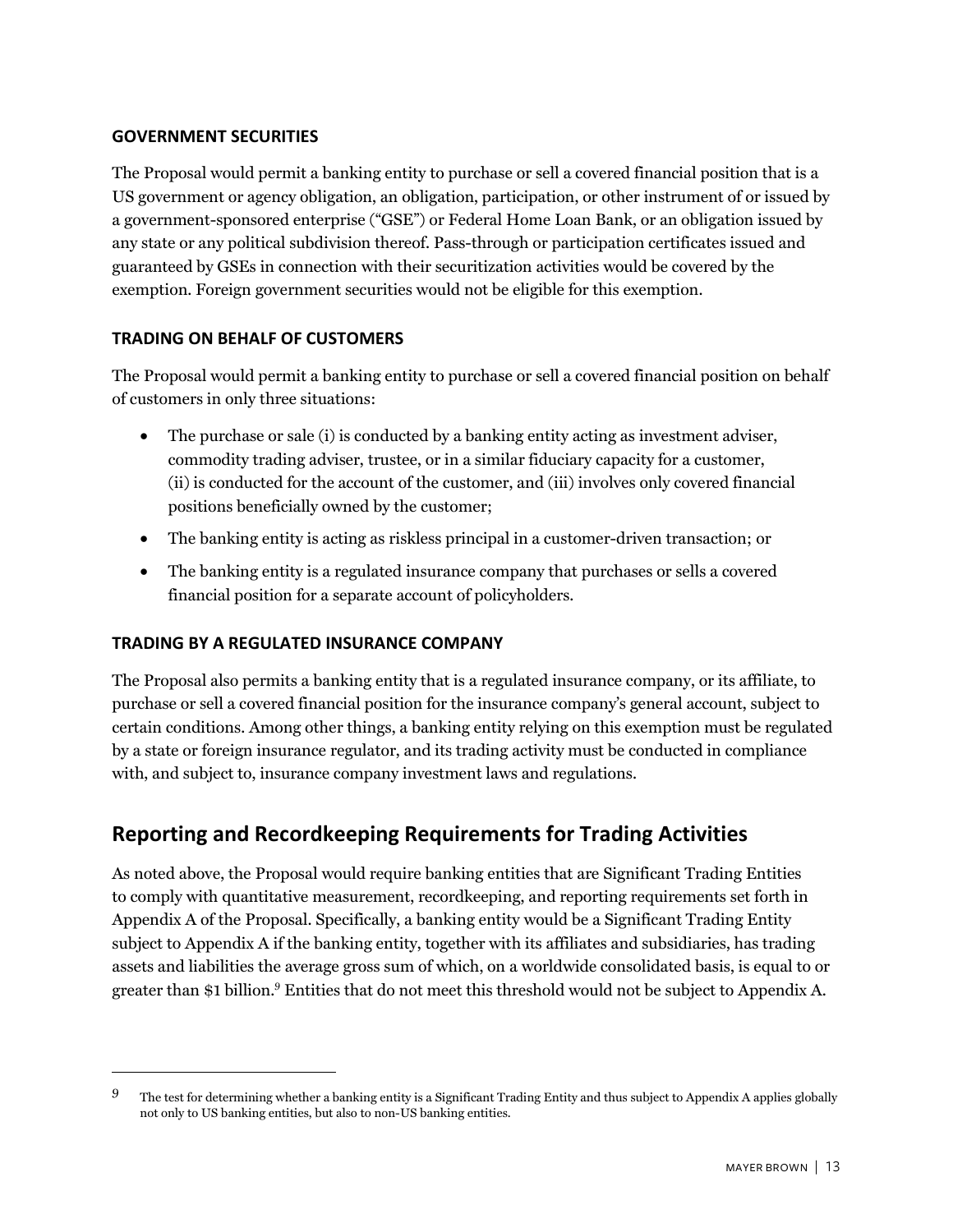The Proposal would adopt a tiered approach that requires banking entities with total trading assets of \$5 billion or more to report the largest number of quantitative measurements, while banking entities with less significant trading activities (i.e., between \$1 billion and \$5 billion) would have fewer or no reporting requirements. Banking entities with gross trading assets and liabilities of \$5 billion or more would report quantitative measurements for all trading units engaged in trading activity pursuant to the exemptions for underwriting, market making, risk-mitigating hedging activities, and trading in certain government obligations. Banking entities with gross trading assets and liabilities between \$1 billion and \$5 billion would report quantitative data only for trading units engaged in market making related activities, and would be required to report only a subset of the quantitative measurements required of banking entities with larger volumes of trading activity.

The quantitative measurement and reporting of trading activity, which is to be done at the "trading unit" level, is intended to assist banking entities and the regulators in determining whether trading activity is consistent with permitted trading activities in scope, type, and profile, or consistent with prohibited proprietary trading. In addition, the requirements are intended to help identify trading activities resulting in material exposure to high-risk assets or high-risk trading strategies. The Proposal does not include numerical thresholds that would trigger further review of a banking entity's proprietary trading activities, but the Agencies have requested comment on whether such thresholds should be adopted.

## <span id="page-17-0"></span>**Limitations on Permitted Trading Activities**

Notwithstanding the exemptions provided for permitted trading activities, the Proposal implements section 13 by not permitting any transaction, class of transactions, or activity—including a permitted activity—to the extent that it would (i) involve a material conflict of interest between the banking entity and its clients, customers or counterparties,<sup>[10](#page-17-1)</sup> (ii) result in a material exposure by the banking entity to a high-risk asset or a high-risk trading strategy, or (iii) pose a threat to the safety and soundness of the banking entity or to the financial stability of the United States.

The preamble identifies several examples of material conflicts of interest that may arise in connection with permitted trading activities. A banking entity's improper use in its trading operations of nonpublic information about a particular company acquired through its lending, investment advisory, or underwriting activities is one example. Where a material conflict of interest exists, the transaction would be prohibited even if otherwise eligible for a trading exemption, unless the banking entity effectively mitigates the conflict through (i) timely and effective disclosure, or (ii) informational barriers.

<span id="page-17-1"></span><sup>10</sup> The SEC has separately issued proposed new Rule 127B under the Securities Act of 1933 to implement the prohibition under section 621 of the Dodd-Frank Act on material conflicts of interest in connection with certain securitizations. Rule 127B includes exceptions for certain risk-mitigating hedging and *bona fide* market-making activities. The SEC also requested comments on whether the treatment of risk-mitigating hedging activities and market-making related activities in Rule 127B should be consistent with or differ from the Volcker Rule. We expect that the Agencies will try to harmonize the definitions of these exceptions in the final rules.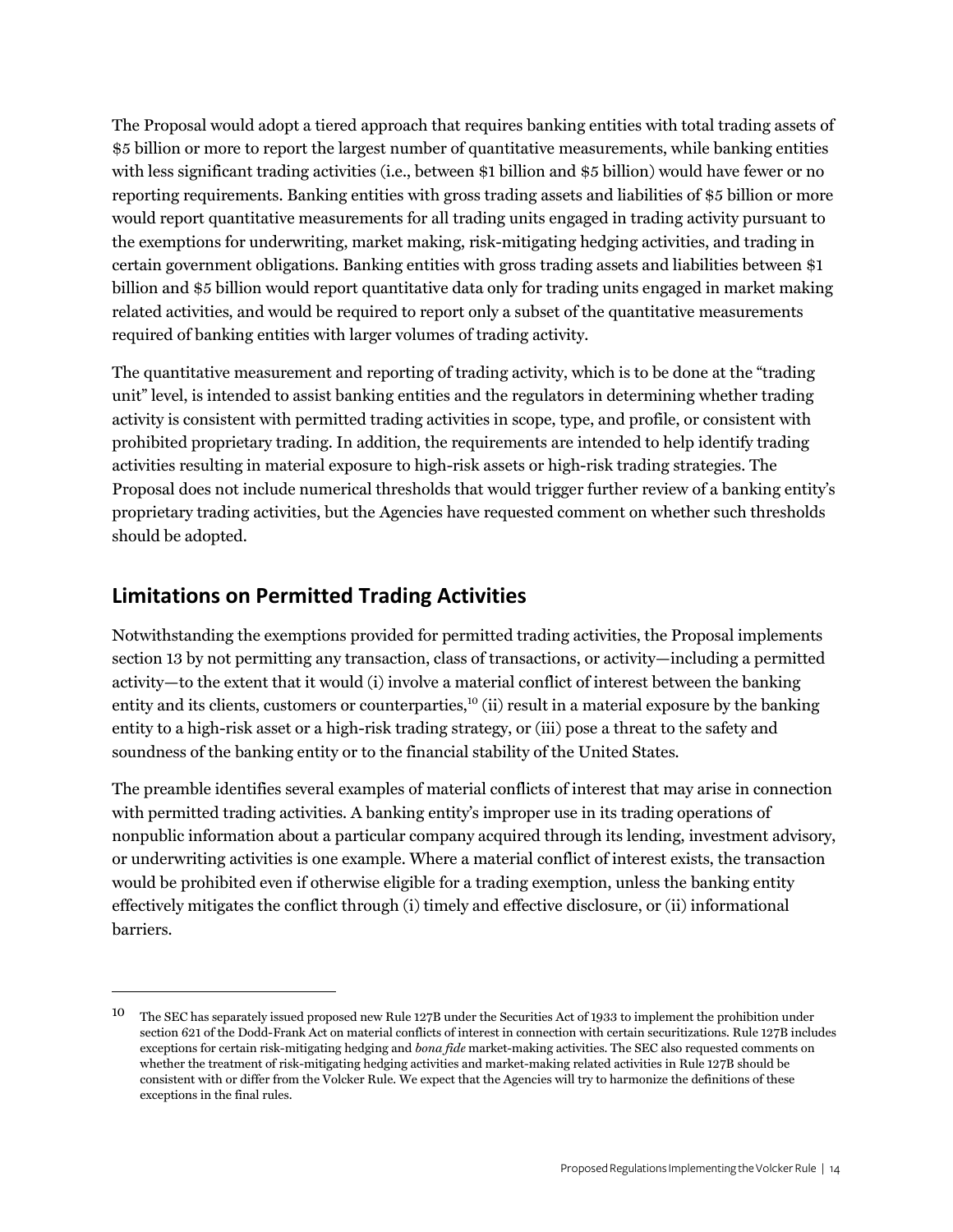The Agencies believe risks of material conflicts of interest are of particular concern in the context of complex, structured transactions or those involving illiquid or difficult-to-value assets. However, the mere fact that the buyer and seller are on opposite sides of a transaction and have differing economic interests would not be deemed a material conflict of interest with respect to transactions related to *bona fide* underwriting, market making, risk-mitigating hedging or other permitted activities, assuming the activities are conducted in a manner that is consistent with the Proposal and applicable securities and banking laws and regulations.

Under the Proposal, "high-risk asset" is defined as an asset or group of assets that would, if held by the banking entity, significantly increase the likelihood that the banking entity would incur a substantial financial loss or would fail. "High-risk trading strategy" is defined as a trading strategy that would, if engaged in by the banking entity, significantly increase the likelihood that the banking entity would incur a substantial financial loss or would fail.

## <span id="page-18-0"></span>**Prohibition Against Covered Fund Activities**

The Proposal would generally prohibit or restrict a banking entity from investing in, sponsoring, or having certain relationships with, a covered fund. Specifically, the Proposal implements the provisions in section 13 of the BHCA that:

- Prohibit a banking entity from sponsoring or acquiring "ownership interests" in a private equity fund or a hedge fund (defined as a "covered fund" in the Proposal);
- Provide certain exemptions from this prohibition; and
- Prohibit a banking entity from making loans or entering into other "covered transactions" with a covered fund for which a banking entity acts as sponsor, *investment manager* or *investment adviser*, and require that any permitted transactions with covered funds be on "market terms."[11](#page-18-1)

#### **COVERED FUNDS**

Under the Proposal, a "covered fund" is any issuer that relies solely on the section  $3(c)(1)$  or  $3(c)(7)$ exclusion from the definition of "investment company" under the Investment Company Act of 1940 (the "1940 Act"). An issuer that appropriately relies on any other exclusion from the definition of investment company under the 1940 Act would not be a covered fund, even if it could also rely on  $3(c)(1)$  or  $3(c)(7)$ .<sup>[12](#page-18-2)</sup> Accordingly, funds that can rely on exemptions like section  $3(c)(5)(C)$  or Rule 3a-7 under the 1940 Act, or that do not come within the definition of "investment company" (e.g., because the fund invests solely in owned real estate), would not be covered funds. In addition, SEC-registered investment companies would not be covered funds.

<span id="page-18-1"></span><sup>11</sup> "Covered transactions" in this context generally include loans to funds, purchases of fund assets or securities, or financial guarantees to, or on behalf of, funds.

<span id="page-18-2"></span><sup>12</sup> An issuer that could qualify for multiple exclusions from the definition of "investment company" would be free to choose an exclusion other than  $3(c)(1)$  or  $3(c)(7)$  to avoid designation as a covered fund.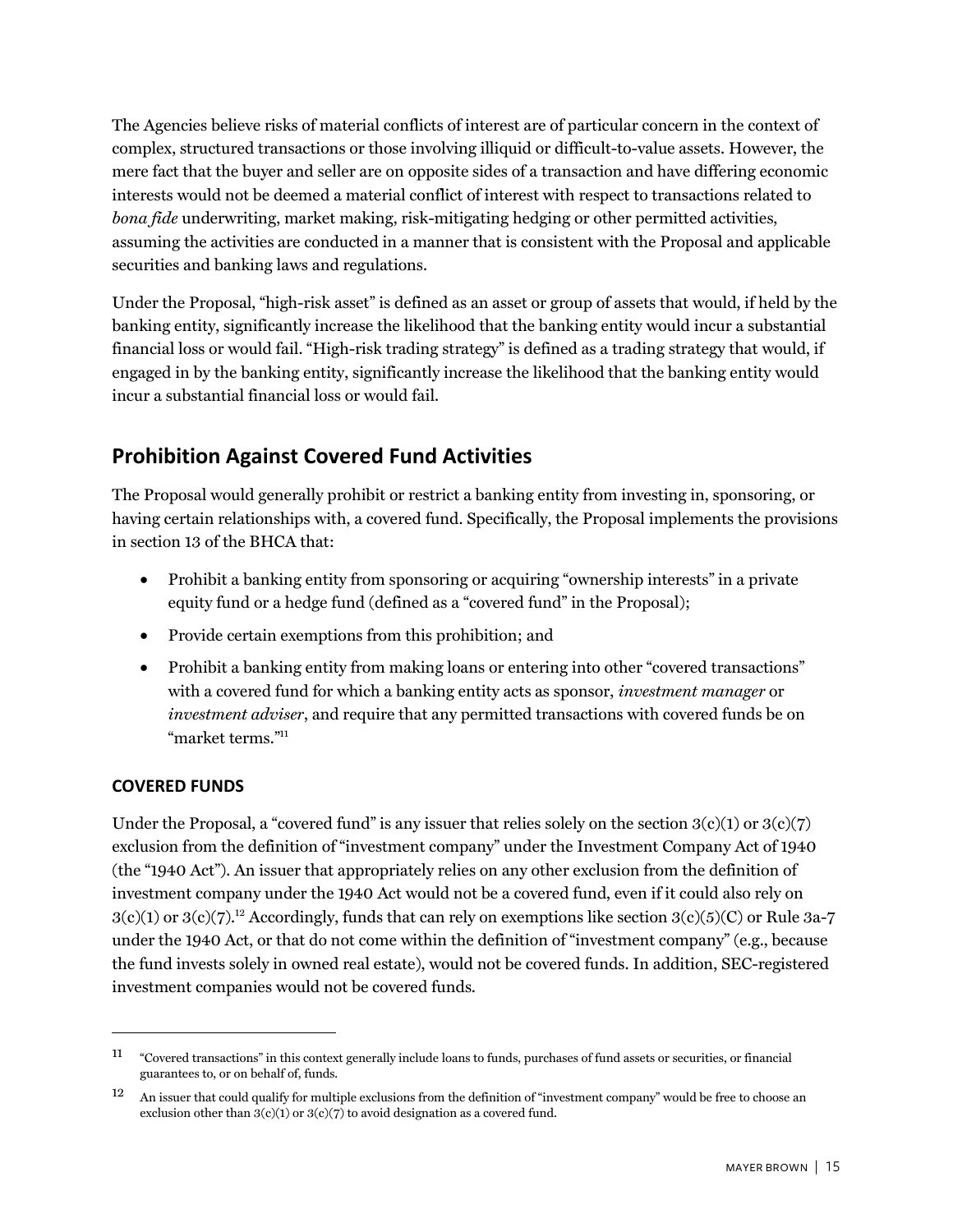The exception to this rule would be any fund that is designated by regulation as a "**similar fund**." The Proposal identifies **commodity pools** and the **foreign equivalent** of any entity identified as a covered fund as "similar funds" that would also be subject to the Volcker Rule, even though they may not need to rely on section  $3(c)(1)$  or section  $3(c)(7)$ .

With respect to equivalent foreign funds, the Proposal would reach issuers that are organized or offered outside the United States and that *would be* investment companies but for section 3(c)(1) or 3(c)(7) of the 1940 Act, if the issuer's securities were "offered to one or more residents, of the United States." Accordingly, this would seem to capture all foreign funds that, if they were subject to the 1940 Act, would need to rely on sections  $3(c)(1)$  or  $3(c)(7)$ , possibly including foreign funds registered for public sale in their home jurisdiction.

#### **OWNERSHIP INTERESTS**

The Proposal defines "ownership interest" to mean any equity, partnership, or other similar interest (including equity security, warrant, option, general and limited partnership interest, or other similar interest) in a covered fund, whether voting or nonvoting, as well as any derivative of such interest. The proposed definition focuses on the attributes of the interest and whether it would provide a banking entity with economic exposure to the profits and losses of a covered fund. Accordingly, to the extent a debt security or other interest of a covered fund exhibits substantially the same characteristics as an equity or other ownership interest, such an instrument would be considered an ownership interest. **Carried interest** (i.e., interest received as performance compensation) is not included in the definition of ownership interest, provided that it is received as compensation for services rendered to the fund (for example, by an investment adviser), and certain other conditions are met.

#### **DEFINITIONS OF SPONSORSHIP AND TRUSTEE**

Under the Proposal, the definition of "**sponsor**" focuses on the ability to control decision-making and operational functions of the fund. A sponsor would include an entity that: (i) acts as a general partner, managing member, trustee, or commodity pool operator of a covered fund, (ii) in any manner selects or controls a majority of the directors, trustees, or management of a covered fund, or (iii) shares the same name, or a variation of the same name, with a covered fund for corporate, marketing, or other purposes. A "**trustee**" includes any banking entity that directs the actions of a directed trustee, or any person who possesses authority or discretion to manage and control the assets of a covered fund. However, the term sponsor excludes directed trustees and any other trustee that does not exercise investment discretion.

## <span id="page-19-0"></span>**Permitted Covered Fund Activities**

As with the ban on proprietary trading, the Proposal identifies certain covered fund activities and investments that are permitted subject to regulatory restrictions. These include exemptions for certain asset-backed securities activities, the use of certain corporate vehicles, traditional asset management and advisory businesses involving covered funds, fund activities conducted "solely" outside of the United States by non-US banking entities, investments in Small Business Investment Companies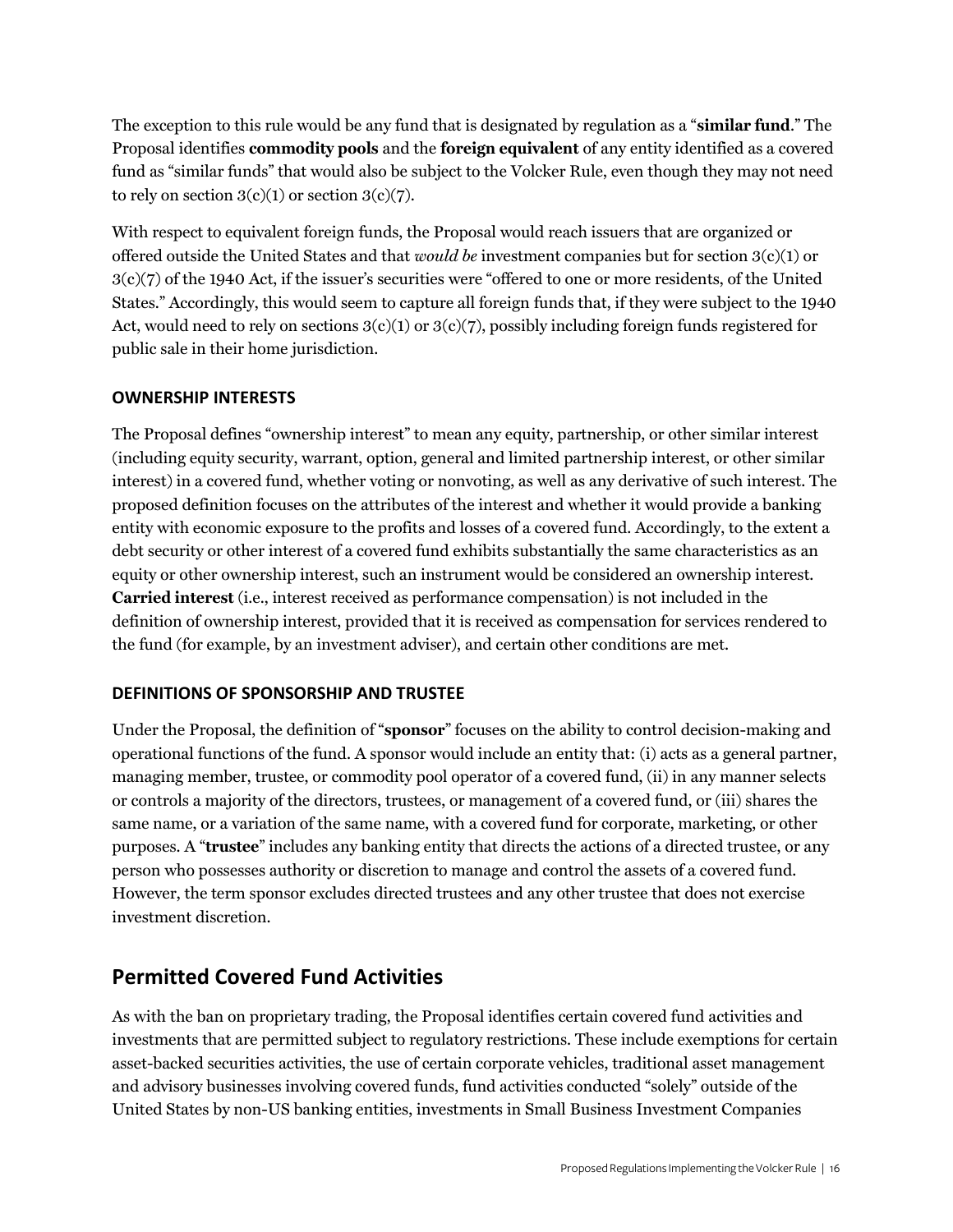("SBICs") and other public interest fund vehicles, risk-mitigating investments in covered funds, and exemptions for certain activities determined to protect safety and soundness and the financial stability of the United States.

The Proposal would exclude from the scope of the general prohibition the acquisition or retention of an ownership interest in a covered fund held by (i) a banking entity in a **fiduciary** capacity, (ii) a banking entity in its capacity as a **custodian**, **broker**, or **agent** for an unaffiliated third party; (iii) certain **qualified employee benefits plans** under ERISA,[13](#page-20-0) or (iv) a **director or employee of a banking entity** in his or her personal capacity who is directly engaged in providing advisory or other services to the covered fund, provided that the banking entity does not extend credit for the acquisition of such ownership interest.

#### **EXEMPTIONS FOR JOINT VENTURES, ACQUISITION VEHICLES, AND LIQUIDITY MANAGEMENT SUBSIDIARIES**

The Proposal would exempt from the general prohibition an ownership interest in, or acting as sponsor to, the following common corporate organizational vehicles that may fall within the definition of "covered fund":[14](#page-20-1)

- A **joint venture**, in the form of an operating company (an undefined term), that would not engage in any activity or investment prohibited by the Volcker Rule;
- An **acquisition vehicle** used solely to effectuate an acquisition or merger of one entity with or into the banking entity or one of its affiliates;
- A wholly-owned subsidiary of the banking entity that (i) engages principally in providing *bona fide* **liquidity management** services (described above on page 5), and (ii) is carried on the balance sheet of the banking entity; and
- A covered fund that is an issuer of asset-backed securities, the assets of which are solely comprised of loans, contractual rights or assets directly arising from those loans, and certain related derivatives.[15](#page-20-2)

<span id="page-20-0"></span><sup>13</sup> Section 401 of the Internal Revenue Code of 1956 (26 U.S.C. § 401); section 2(g)(2) of the BHCA (12 U.S.C. § 1841(g)(2)).

<span id="page-20-1"></span><sup>14</sup> The Proposal gives effect at least in part to legislative history of the Dodd-Frank Act, which identifies certain common corporate structures that Congress did not intend to be captured by the prohibition. 56 CONG. REC. H5226 (daily ed. June 30, 2010) (colloquy between Barney Frank, Chairman of the House Financial Services Committee (D-MA) and Rep. James Himes (D-CT)). The study conducted by FSOC noted that the general definition appeared to sweep in "a wide variety of funds and other legal entities that rely on the exclusions" that are used by the statute to define hedge funds and private equity funds, "including special purpose acquisition vehicles and certain ERISA qualified employee pension funds." FSOC, Study & Recommendations on Prohibitions on Proprietary Trading & Certain Relationships with Hedge Funds and Private Equity Funds (January 18, 2011), at 61. The Proposal also seeks comment on whether venture capital funds should be excluded from the definition of "covered fund."

<span id="page-20-2"></span><sup>15</sup> This exemption augments the authority regarding the sale and securitization of loans discussed below on pages 20-21 and permits a banking entity to hold an ownership interest in securitization vehicles that the banking entity does not organize and offer, or for which it does not act as sponsor.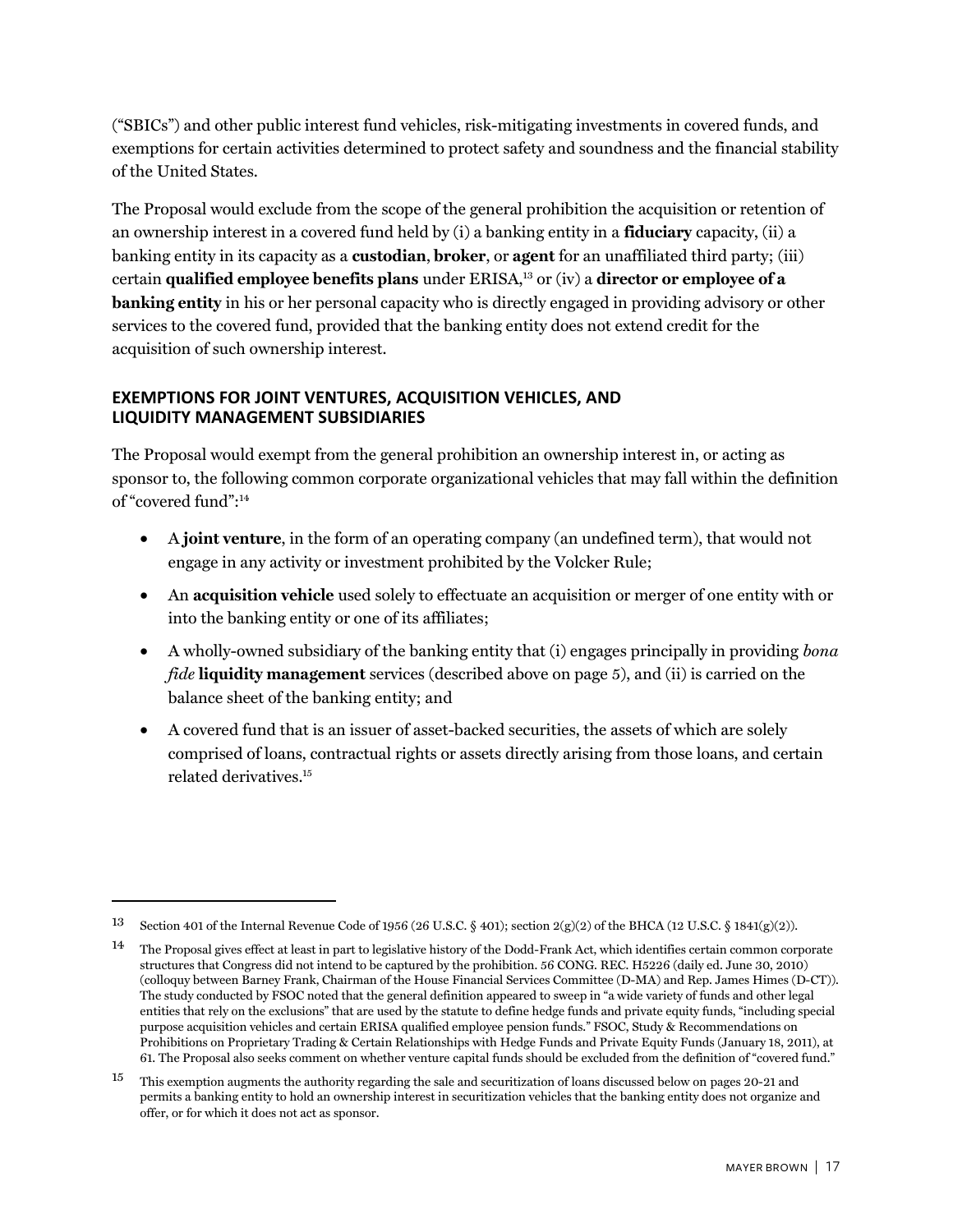#### **ASSET MANAGEMENT EXEMPTION**

A banking entity may organize and offer a covered fund if the following eight conditions are satisfied:

- The banking entity provides *bona fide* trust, fiduciary, investment advisory, or commodity trading advisory services. [16](#page-21-0)
- The covered fund is organized and offered only in connection with such services and only to **customers** of the banking entity. The preamble to the Proposal provides that the customer relationship does not need to be pre-existing for purposes of the exemption. The Proposal requires the banking entity to develop a credible plan outlining how it intends to provide the advisory or other services to its customers through organizing and offering the fund.
- Any ownership interest in the covered fund held by a banking entity (or one of its subsidiaries or affiliates) in connection with organizing or offering the covered fund must be *de minimis* (discussed below).
- The banking entity complies with the restrictions on covered transactions under section 23A of the Federal Reserve Act ("FRA"), and certain requirements (including the "market terms" requirement) of section 23B (discussed below).
- The banking entity may not guarantee or otherwise insure the performance of the covered fund.
- The covered fund may not share the name of the banking entity, or use the word "bank" in its name.
- Only those directors/employees directly engaged in providing advisory or other services to the covered fund may take an ownership interest in the covered fund.
- The banking entity makes certain disclosures to investors in the covered fund, including that its liability is limited to those losses attributable to its ownership interest in its capacity as investor.

#### *DE MINIMIS* **INVESTMENTS IN COVERED FUNDS**

Banking entities are permitted to make investments in the covered funds that they organize and offer to their customers under the asset management exemption for purposes of either: (i) establishing the covered fund and providing it with initial equity, or (ii) making a *de minimis* investment in the covered fund.[17](#page-21-1) Such an investment is subject to three principal limitations. **First**, a banking entity's investment in a single covered fund is limited to 3 percent of the total outstanding ownership interests of such fund. A banking entity may only exceed the 3 percent per fund limit for purposes of

<span id="page-21-0"></span><sup>16</sup> The proposal does not specify what services would qualify as *bona fide* fiduciary services. Instead, it largely restates the language of section  $13(d)(1)(G)(i)$  of the BHCA and "reflects the intention that so long as a banking entity provides trust, fiduciary, investment advisory, or commodity trading advisory services…, the requirements of the rule would generally be deemed to be satisfied."

<span id="page-21-1"></span><sup>17</sup> A banking entity must organize and offer any covered fund in which it invests.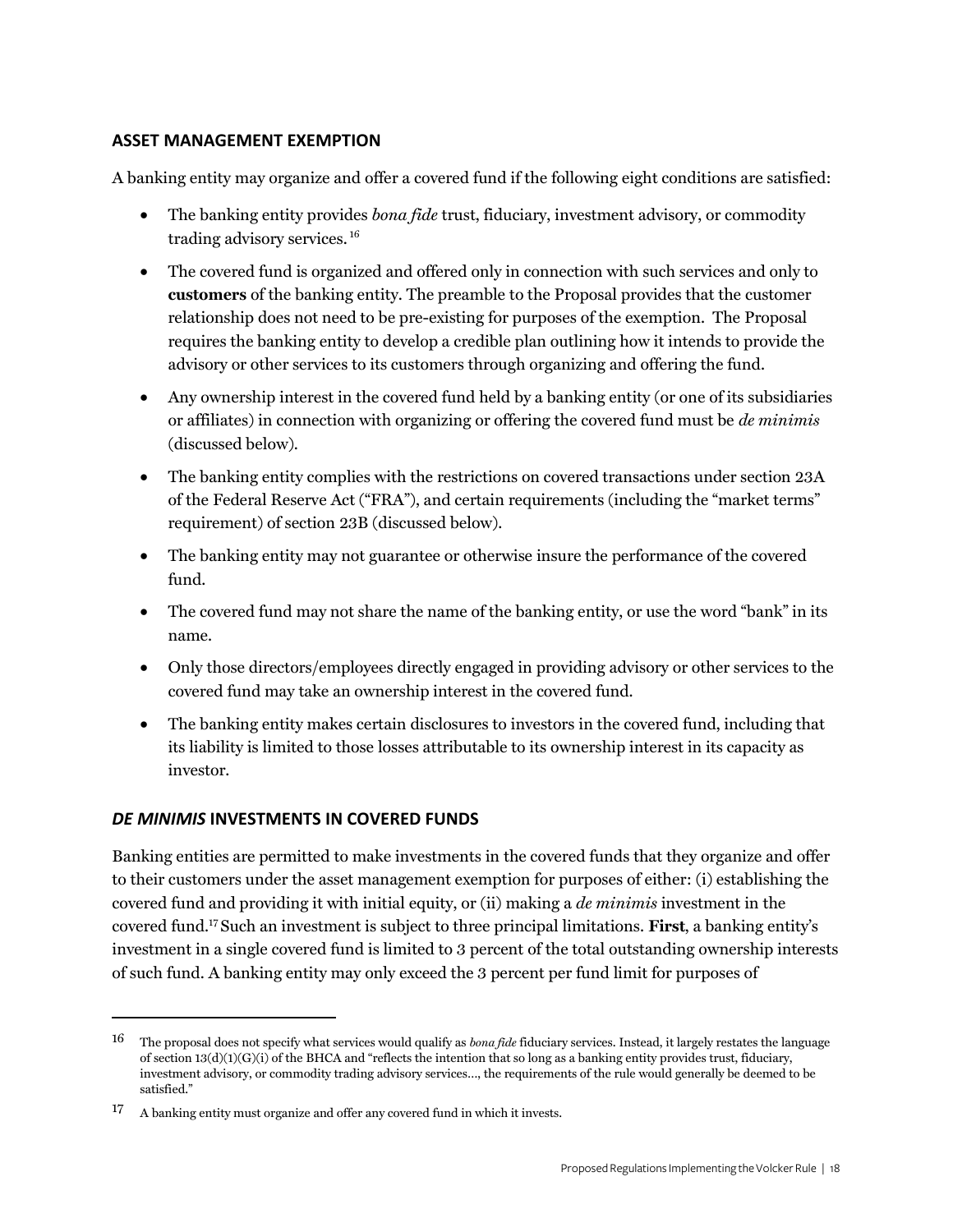establishing a fund and providing the fund with sufficient initial equity.[18](#page-22-0) Additionally, the regulation requires a banking entity to actively seek unaffiliated investors to reduce its ownership interest following establishment of a fund. **Second**, no more than 3 percent of the losses of a covered fund may be attributed to the banking entity. **Third**, the aggregate value of all ownership interests held by a banking entity in all covered funds may not exceed 3 percent of its tier 1 capital.

- **Per Fund Investment Limit.** The Proposal requires a banking entity to determine its compliance with the 3 percent per fund investment limit based on the value of the banking entity's investment in a covered fund (the numerator), divided by the amount of all ownership interests held in that covered fund (the denominator). For purposes of this calculation, the numerator includes (i) any interests in the fund held directly by the banking entity or through any entity controlled, directly or indirectly, by the banking entity, plus (ii) the amount of any covered fund held by any entity (other than certain operating companies) that is not controlled by the banking entity but in which the banking entity owns, controls, or holds the power to vote more than 5 percent of the voting shares. Calculation of a banking entity's ownership interest in a covered fund must be determined no less frequently than at the end of every quarter.
- **Aggregate Permitted Investments in All Covered Funds.** The aggregate limitation on investments in all covered finds may not exceed 3 percent of the tier 1 capital of a banking entity, as reported at the end of the most recent calendar quarter. For purposes of this calculation, a depository institution that reports tier 1 capital (or a subsidiary thereof) generally must apply the tier 1 capital of the depository institution. Bank holding companies and their subsidiaries would be required to use the bank holding company's tier 1 capital. In the case of depository institution that calculates and reports its own tier 1 capital and is a subsidiary of a BHC, the aggregate of all investments in all covered funds held by the depository institution (including investments by its subsidiaries) may not exceed 3 percent of either the tier 1 capital of the depository institution or of the BHC. Reporting companies other than BHCs that control an insured depository institution would use the tier 1 capital of the top-tier reporting entity in the organization. Finally, banking entities that do not report tier 1 capital and are not controlled by a depository institution, a BHC, or a company treated as a BHC would calculate the 3 percent limit based on the total amount of the top-tier parent company's shareholders' equity on a consolidated basis.
- **Capital Deduction.** The Proposal would require that any amounts invested in covered funds organized and offered by a banking entity be deducted dollar for dollar from tier 1 capital.

<span id="page-22-0"></span><sup>18</sup> A banking entity's ownership interest may not exceed 3 percent one year after the date of establishment of the fund (unless a longer time period, up to two additional years, is granted by FRB).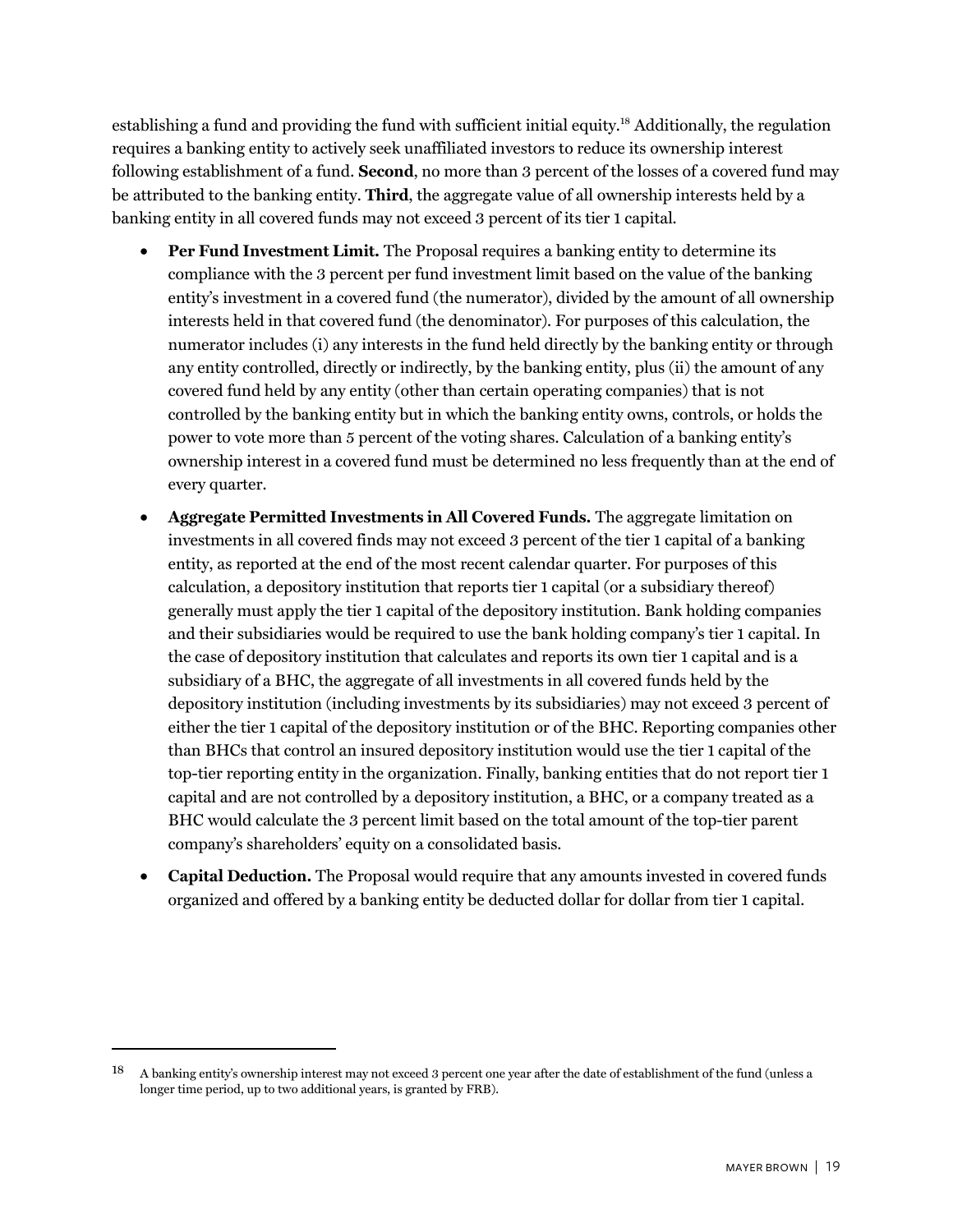#### **INVESTMENTS IN COVERED FUNDS FOR RISK-MITIGATING HEDGING PURPOSES**

The Proposal would permit a banking entity to acquire and retain ownership interests in a covered fund for hedging purposes in two situations: (i) when acting as intermediary on behalf of a customer that is not itself a banking entity to facilitate the exposure by the customer to the profits and losses of the covered fund, and (ii) to cover a compensation arrangement with an employee of the banking entity that directly provides investment advisory or other services to that fund. A banking entity must satisfy numerous requirements in order to engage in such activities, the majority of which are substantially similar to those imposed for purposes of permissible hedging activities in the proprietary trading context discussed above on pages 10-11. The requirements include, among others: (i) that the transaction is designed to reduce the specific risks to the banking entity in connection with the position taken, (ii) greater equivalency between the reference asset and hedging instrument than the correlation required under the proprietary trading exemption, and (iii) that the banking entity must establish a contemporaneous record documenting the risk-mitigating purposes of the transaction and identifying the risks that the transaction is designed to reduce.

#### **EXEMPTION FOR COVERED FUND ACTIVITIES CONDUCTED SOLELY OFFSHORE**

Certain qualifying non-US banking entities that are not directly or indirectly controlled by a US banking entity would be permitted to acquire or retain an ownership interest in, or act as sponsor to, a covered fund if such activity occurs "solely outside of the United States." Under the Proposal, an activity occurs "solely outside of the United States" if:

- The banking entity engaging in the activity is not organized under the laws of the United States;
- No subsidiary, affiliate, or employee of the non-US banking entity involved in the offer or sale of an ownership interest in the covered fund is incorporated or physically located in the United States; and
- No ownership interest is offered for sale or sold to a resident of the United States.

Accordingly, covered funds sponsored by non-US banking entities that meet these conditions would not be affected by the Volcker Rule's general prohibition on investing in or sponsoring covered funds. However, non-US banking organizations that utilize US operations in connection with covered fund activities directed outside of the United States (e.g., providing fund services to Latin America from the United States) would be subject to the Proposal's general prohibition. The preamble notes, however, that the provision of administrative services to a fund (e.g., clearing, settlement, or recordkeeping) by a US employee incident to permitted foreign fund investments would be permitted.

## **SALE OR SECURITIZATION OF LOANS AND OTHER ASSET-BACKED SECURITIES EXEMPTIONS**

The Proposal would permit:

 A banking entity to hold an ownership interest in, or act as sponsor to, a covered fund that is an issuer of asset-backed securities, the assets or holdings of which are solely comprised of: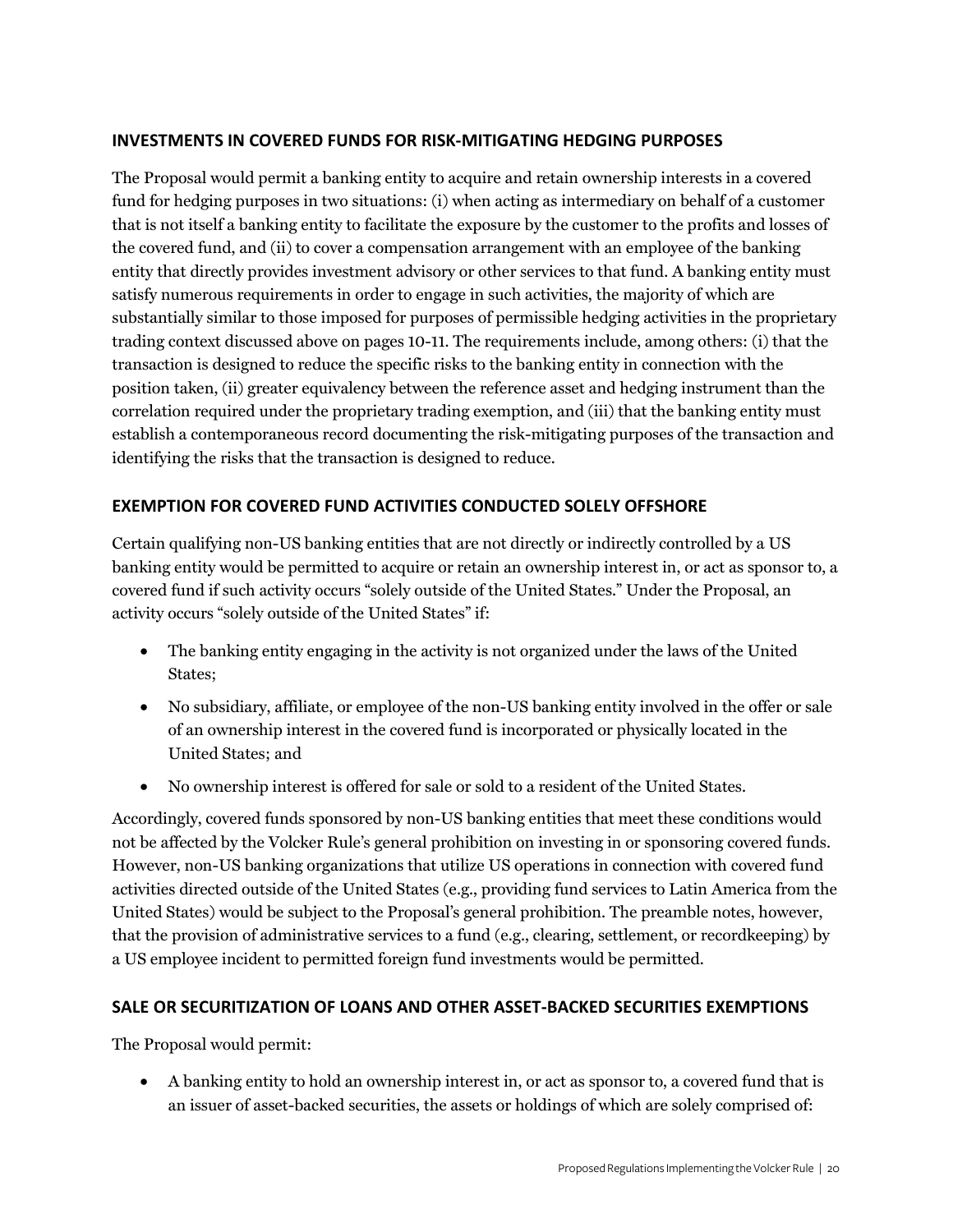(i) loans, (ii) contractual rights or assets directly arising from those loans supporting the assetbacked securities, and (iii) interest rate or foreign exchange derivatives that materially relate to the loans or contractual rights or assets and that are used solely for hedging purposes. Investment or sponsorship pursuant to this exemption would not be subject to the *de minimis* or other limitations imposed in connection with the asset management exemption. However, the types of derivatives that may be included in the assets of the issuer is limited (i) quantitatively, to include only those derivatives where the notional amount of the derivative is tied to the outstanding principal balance of the loans supporting the asset-backed securities of such issuer, either individually or in the aggregate, and (ii) functionally, solely to hedge risks that result from a mismatch between the loans and the related asset-backed securities. According to the preamble, **credit default swaps** would not be permitted.

 A banking entity to hold an ownership interest in, or act as sponsor to, an issuer of assetbacked securities, but only with respect to that amount or value of economic interest in a portion of the credit risk for an asset-backed security that is retained by a banking entity that is a "securitizer" or "originator."[19](#page-24-1) This exemption would ensure that the Volcker Rule is consistent with the risk retention requirements adopted by the SEC.

#### **FINANCIAL STABILITY AND SAFETY AND SOUNDNESS EXEMPTION**

The Proposal would permit banking entities to acquire or retain an ownership interest in, or act as sponsor to, certain **bank owned life insurance** ("**BOLI**") separate accounts, provided that the banking entity that purchases the insurance policy (i) may not control the investment decisions regarding the underlying assets or holdings of the separate account, and (ii) must hold its ownership interests in the separate account in compliance with applicable supervisory guidance. In addition, a banking entity may acquire or retain an ownership interest in, or act as sponsor to, a covered fund in the ordinary course of collecting a **debt previously contracted** in good faith.

#### **SBICs**

The Proposal would also permit a banking entity to acquire and retain an ownership interest in, or act as sponsor to, one or more SBICs, a public welfare investment, or certain qualified rehabilitation expenditures.

## <span id="page-24-0"></span>**Limitations on Relationships with Covered Funds**

The Proposal implements section 13(f) of the BHCA, which generally prohibits a banking entity from entering into a "covered transaction," as defined under section 23A of the FRA, with a covered fund for which the banking entity or any affiliate acts as investment manager, investment adviser, sponsor or commodity trading advisor, or that the banking entity or its affiliate organizes or offers pursuant to

<span id="page-24-1"></span><sup>19</sup> This category of permitted investment in a covered fund implements a separate requirement added by section 941 of the Dodd-Frank Act (codified as section 15G of the Exchange Act, 15 U.S.C. 78o-11), which requires a banking entity to maintain a certain minimum interest in certain sponsored or originated asset-backed securities.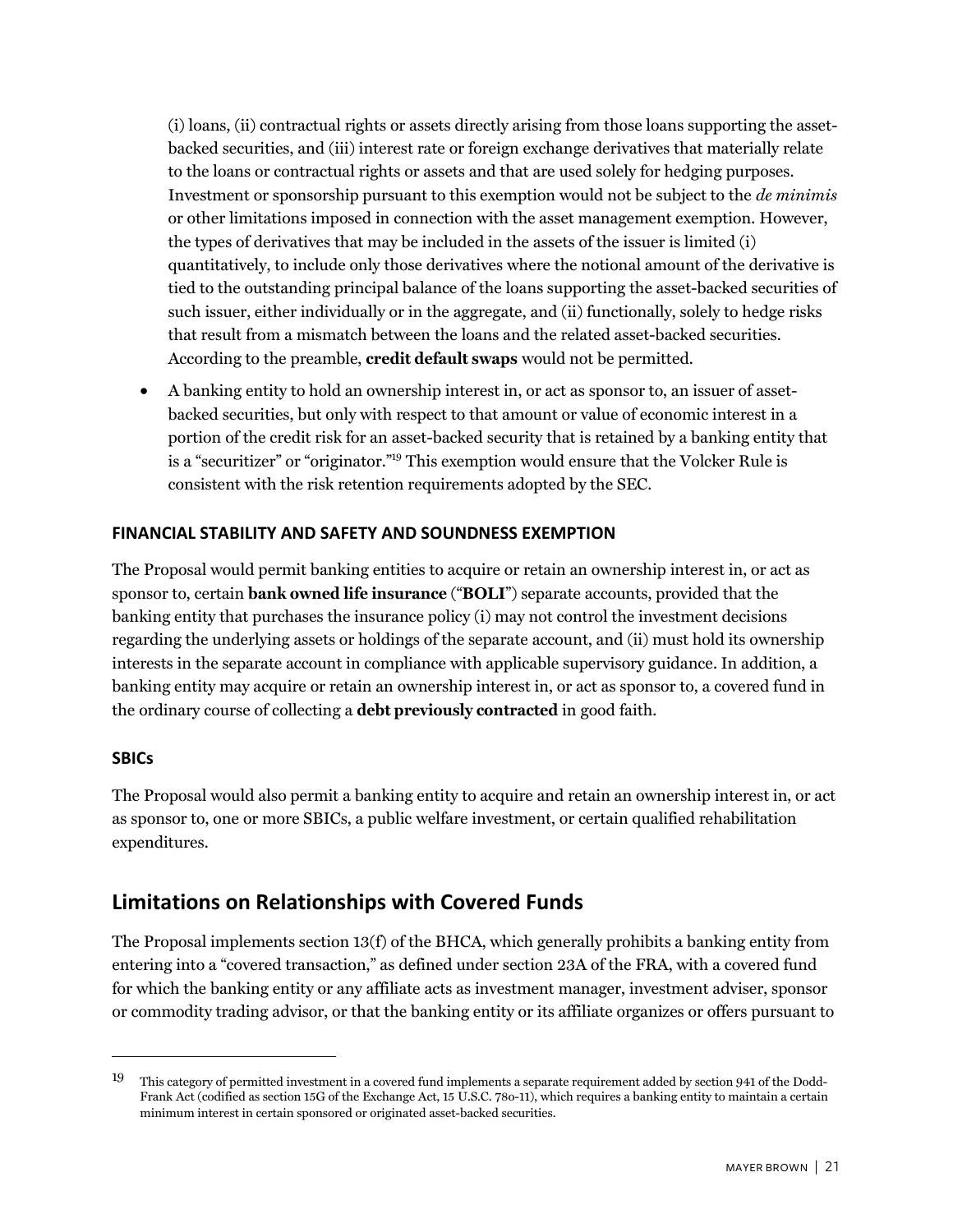the asset management exemption (so-called "Super 23A"). This prohibition goes beyond the scope of the general prohibition on investing in and sponsoring a covered fund in that it also applies to funds advised by the banking entity. Covered transactions broadly include loans and extensions of credit to, purchases of assets from, investments in securities issued by, and financial guarantees on behalf of, an affiliate. The definition also includes certain other transactions that expose the bank to the credit or investment risks of the covered fund.

The Proposal would not incorporate the exemptions for certain types of covered transactions under section 23A (e.g., intraday extensions of credit) and would therefore be more restrictive than section 23A as ordinarily applied. In addition, the Proposal would not incorporate the attribution rule, under which any transaction by a member bank with any person is deemed to be a transaction with an affiliate to the extent that the proceeds of the transaction are used for the benefit of, or transferred to, that affiliate.

The Proposal does not generally exempt from Super 23A transactions with covered funds that are otherwise permissible for banking entities to invest in or sponsor. However, the Proposal does provide that a banking entity may acquire or retain an ownership interest in a covered fund (including an interest in securities issued by a related covered fund) that is permissible in accordance with the other provisions of the Proposal, even though the purchase of securities would be a covered transaction.

The Proposal would also apply the "market terms" and other requirements of section 23B of the FRA to permissible transactions (i.e., non-covered transactions) between a banking entity and a covered fund for which it serves, directly or indirectly, as investment manager or adviser, or which it sponsors or organizes and offers, as if such banking entity were a member bank and such covered fund were an affiliate thereof.

**Prime brokerage transactions** between a banking entity and a covered fund in which a covered fund managed, sponsored, or advised by such banking entity pursuant to the asset management exemption has taken an ownership interest would also be permitted, subject to section 23B.<sup>[20](#page-25-1)</sup>

## <span id="page-25-0"></span>**Limitations on Permitted Covered Fund Activities**

As noted above, the Proposal would prohibit a banking entity from engaging in permitted activities to the extent such activities would involve a material conflict of interest, result in a material exposure of the banking entity to high-risk assets or trading strategies, or pose a threat to the banking entity's safety and soundness or US financial stability. These limitations apply with respect to permitted covered funds activities to the same extent as permitted trading activities.

<span id="page-25-1"></span> $20$  The Proposal defines a "prime brokerage transaction" as one or more products or services provided by a banking entity to a covered fund, such as custody, clearance, securities borrowing or lending services, trade execution, or financing, data, operational, and portfolio management support.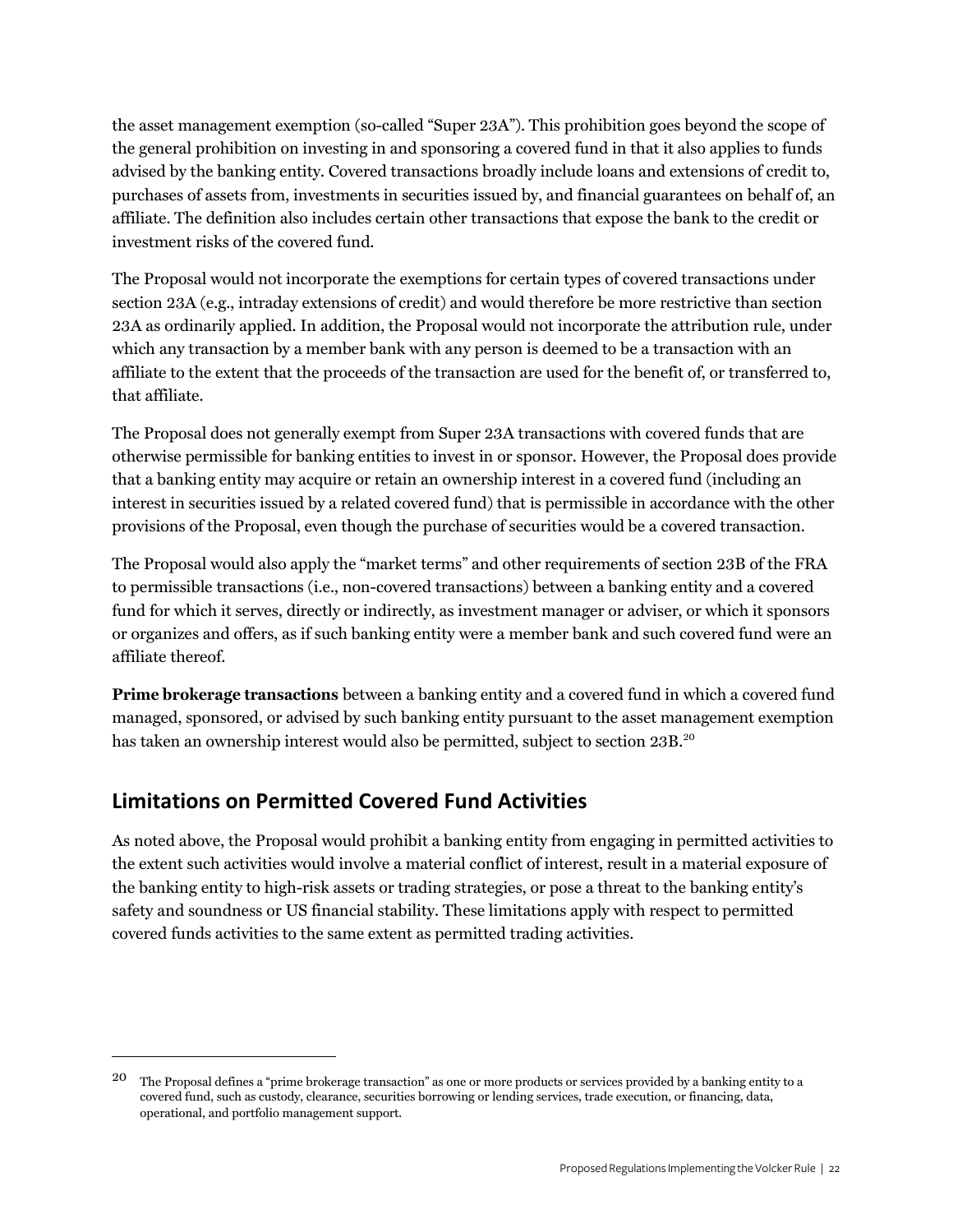## <span id="page-26-0"></span>**Section 13 Compliance Requirements**

The Proposal requires certain banking entities to establish and maintain a program designed to ensure and monitor compliance with both the prohibitions and restrictions on covered trading activities and covered fund activities and investments. The Proposal adopts a tiered approach to implementing the compliance program mandate depending on a banking entity's level of covered activity.

## **BANKING ENTITIES WITH NO COVERED ACTIVITIES**

A banking entity that does not engage in covered trading activities and covered fund activities and investments would be required to adopt compliance policies and procedures designed to prevent the banking entity from becoming engaged in such activities and making such investments.

#### **MINIMUM COMPLIANCE REQUIREMENTS FOR BANKING ENTITIES ENGAGED IN COVERED ACTIVITIES**

A banking entity engaged in covered trading activities or covered fund activities and investments would be required to establish, maintain, and enforce a compliance program reasonably designed to ensure and monitor compliance with the prohibitions and restrictions on such activities and investments. At a minimum, the required compliance program would be required to address the following six elements:

- Written policies and procedures to ensure compliance;
- Internal controls to identify noncompliance;
- A framework delineating management accountability;
- Independent testing for effectiveness;
- Training for appropriate personnel; and
- Recordkeeping and maintenance of records for at least five years.

Each banking entity would be expected to tailor a compliance program that is suitable for its size, scope, and complexity.

The Proposal does not require the CEO of a banking entity to certify the effectiveness of the bank's compliance procedures, as had been recommended by the FSOC study, but it does request comment on this issue.

## **ADDITIONAL COMPLIANCE REQUIREMENTS FOR BANKING ENTITIES WITH SIGNIFICANT COVERED ACTIVITIES**

A banking entity with significant covered trading activities or covered fund activities and investments would be required to meet additional compliance standards specified in Appendix C of the Proposal. A banking entity must comply with the standards specified in Appendix C under two circumstances: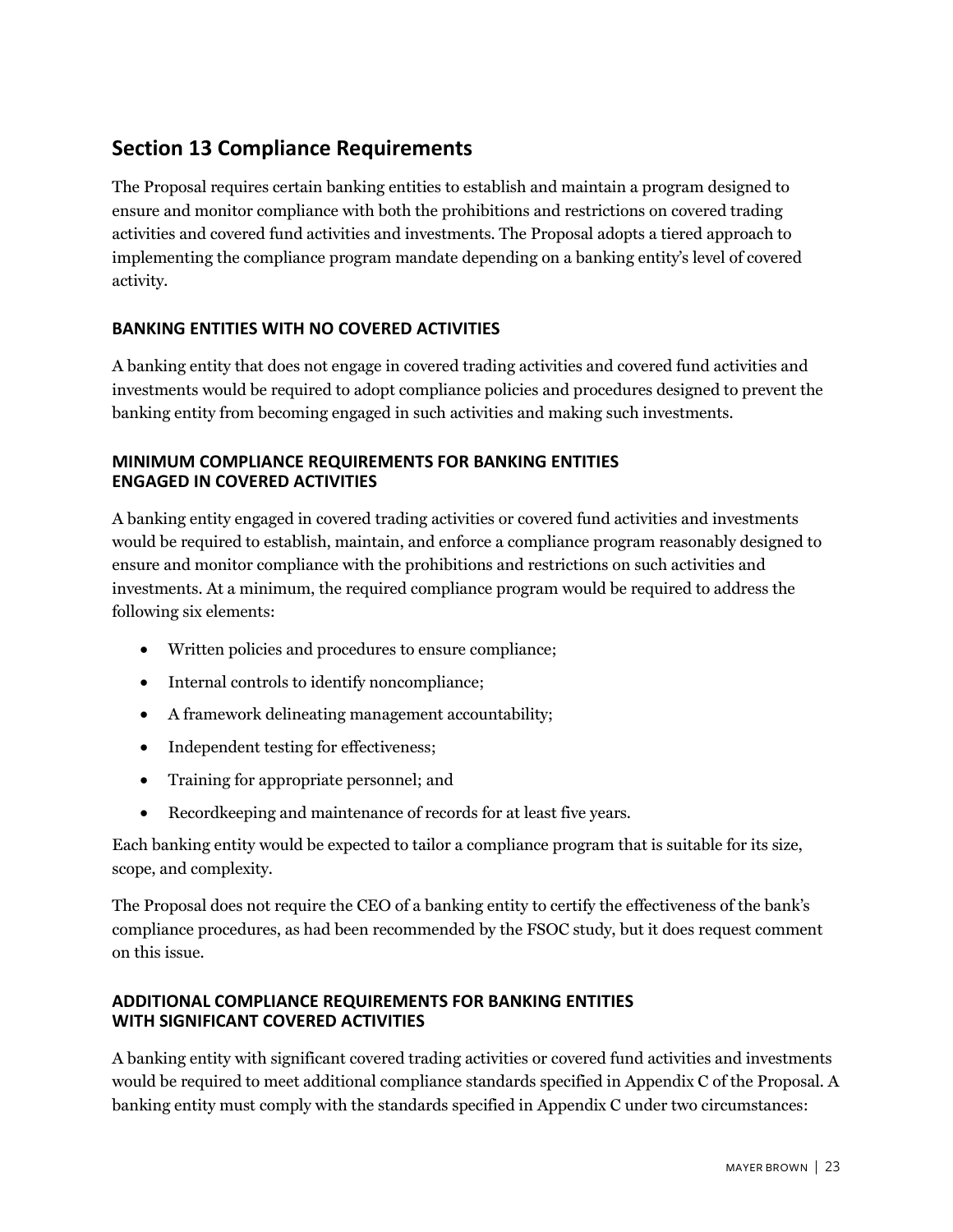- If, with respect to its covered trading activities, the banking entity has, together with its affiliates and subsidiaries, aggregate trading assets and liabilities the average gross sum of which (on a worldwide consolidated basis) is equal to or greater than \$1 billion or equals 10 percent or more of its total assets; or
- If, with respect to its covered fund activities and investments, the banking entity either (i) has, together with its affiliates and subsidiaries, aggregate investments in one or more covered funds the average value of which is equal to or greater than \$1 billion or (ii) sponsors or advises, together with its affiliates and subsidiaries, one or more covered funds the average total assets of which are equal to or greater than \$1 billion.

Appendix C incorporates by reference the six elements that must be included in the compliance program for all entities engaged in covered activities (described above). In addition, Appendix C would require a banking entity with significant covered trading activities or significant covered fund activities and investments to (i) craft internal policies and procedures detailing the scope of its covered activities and the manner in which such activities are conducted, (ii) adopt internal controls that identify and monitor its investments in, and relationships with, covered funds and incorporate the quantitative measurements calculated and reported under Appendix A, as well as other analysis and measurements specifically tailored to the business, risks, practices, and strategies of its trading units, (iii) set an appropriate "tone at the top," and (iv) perform enhanced independent testing, training for employees, and recordkeeping.

# <span id="page-27-0"></span>**Effective Dates**

The proprietary trading and covered fund activities restrictions of section 13 take effect on July 21, 2012. In addition, the preamble states that banking entities will be expected to comply with the recordkeeping and reporting requirements set forth in the Proposal (and Appendices thereto), as applicable, beginning on the July 21, 2012 effective date. Banking entities will generally have an additional two years (i.e., until July 2014) to conform activities and investments. The preamble indicates that the Agencies will expect banking entities to fully conform all investments and activities as soon as practicable after the conformance period begins.

# <span id="page-27-1"></span>**Extraterritoriality**

The Volcker Rule, as implemented by the Proposal, has significant extraterritorial impacts on both US and non-US banks.

## **US BANKING ENTITIES**

The Volcker Rule imposes its prohibitions on the global operations and affiliates of banking entities for which the top-tier company is a US entity. The global operations will be subject to the full programmatic compliance program detailed in the Proposal. Non-US covered funds that might be exempt form the 1940 Act because they have no US contacts can still be picked up by the covered funds prohibition if the they are the foreign equivalent of a US fund that relies on sections 3(c)(1) or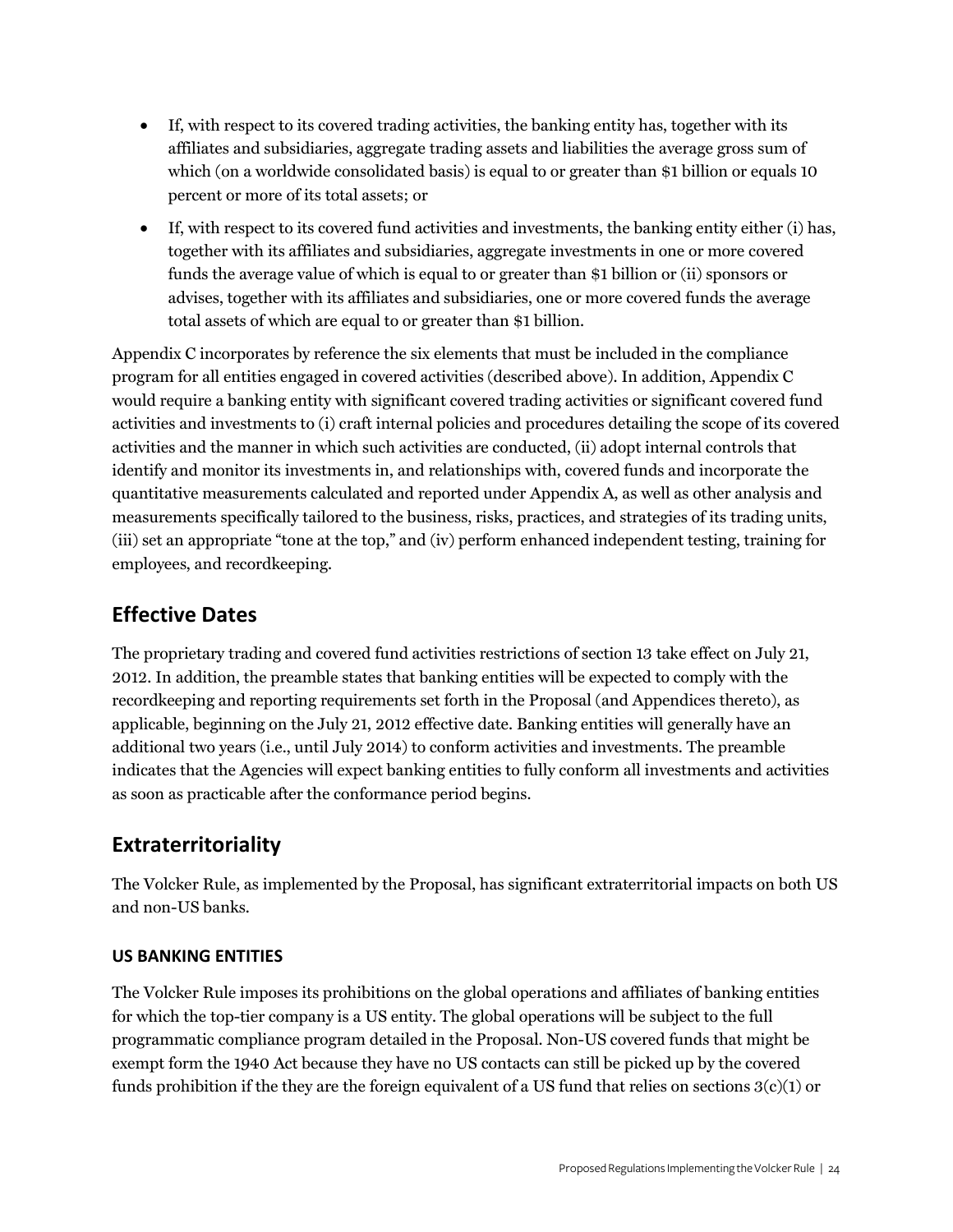3(c)(7) of the 1940 Act. Moreover, US-based banking entities will not enjoy the exemption for proprietary trading or covered funds activities conducted solely offshore.

The Volcker Rule thus creates a strong incentive for US banking entities engaged in covered activities to explore the legal, reputational, and cost ramifications in restructuring their operations to be based outside the United States, or to exit the banking business in the United States. Restructuring to move offshore could have major impacts on US jobs and markets.

#### **NON-US BANKING ENTITIES**

Although non-US banking entities may take advantage of the exemptions for activities conducted solely outside the United States, the Proposal would have a significant extraterritorial impact on such entities due to the highly restrictive nature of these exemptions. For example, the prohibition on engaging in proprietary trading activities with US residents (including non-US affiliates established by US residents for the purpose of trading) will disrupt the normal non-US trading, market making, underwriting, and hedging activities of non-US banks. Moreover, the prohibition on the use of USbased execution facilities would, if interpreted broadly, prohibit non-US banks from engaging in non-US trading that requires execution on a US exchange. In addition, the restrictions on covered transactions may apply to transactions offshore with non-US covered funds.

Moreover, the non-US operations of non-US banks will also be subject to massive compliance burdens under the Volcker Rule. First, compliance with the conditions that trading be conducted solely outside the United States will require implementation of detailed compliance policies and procedures on a global basis. Second, to the extent that non-US banks engage in market making and other permitted activities outside the United States with US counterparties, such entities will have to comply with the programmatic compliance regimes required by the Proposal that apply to US banks and the US operations of non-US banks.

## <span id="page-28-0"></span>**ABCP Conduits and Other Securitization Vehicles**

The covered funds prohibitions raise a number of particular issues for the use by banking entities of securitization vehicles such as ABCP conduits or issuers of asset-backed securities. The issues are (i) whether the banking entity is prohibited from sponsoring or investing in ownership interests in securitization vehicles if they are covered funds, (ii) whether the banking entity will be subject to the covered transactions prohibitions (i.e., Super 23A) with respect to transactions with securitization vehicles for which it acts as sponsor or investment adviser, $21$  and (iii) whether

<span id="page-28-1"></span>*<sup>21</sup>* As discussed above, the Proposal would prohibit a banking entity from entering into a "covered transaction" for Super 23A purposes with an ABCP conduit or securitization vehicle that is a covered fund for which the banking entity or any affiliate acts as an investment adviser, investment manager, or sponsor. In addition, the market terms requirements of section 23B would apply to any transaction between a banking entity and such a conduit or securitization vehicle. In this section we discuss Super 23A and not traditional section 23A, which would, of course, apply to any securitization vehicle that is an affiliate under section 23A.

The Super 23A prohibitions, when applicable, could pose significant problems in the securitization context, where sponsoring banks typically provide support to issuers in various ways that would constitute Super 23A covered transactions. For example, this prohibition would preclude a banking entity from extending credit (e.g., making servicing advances or providing liquidity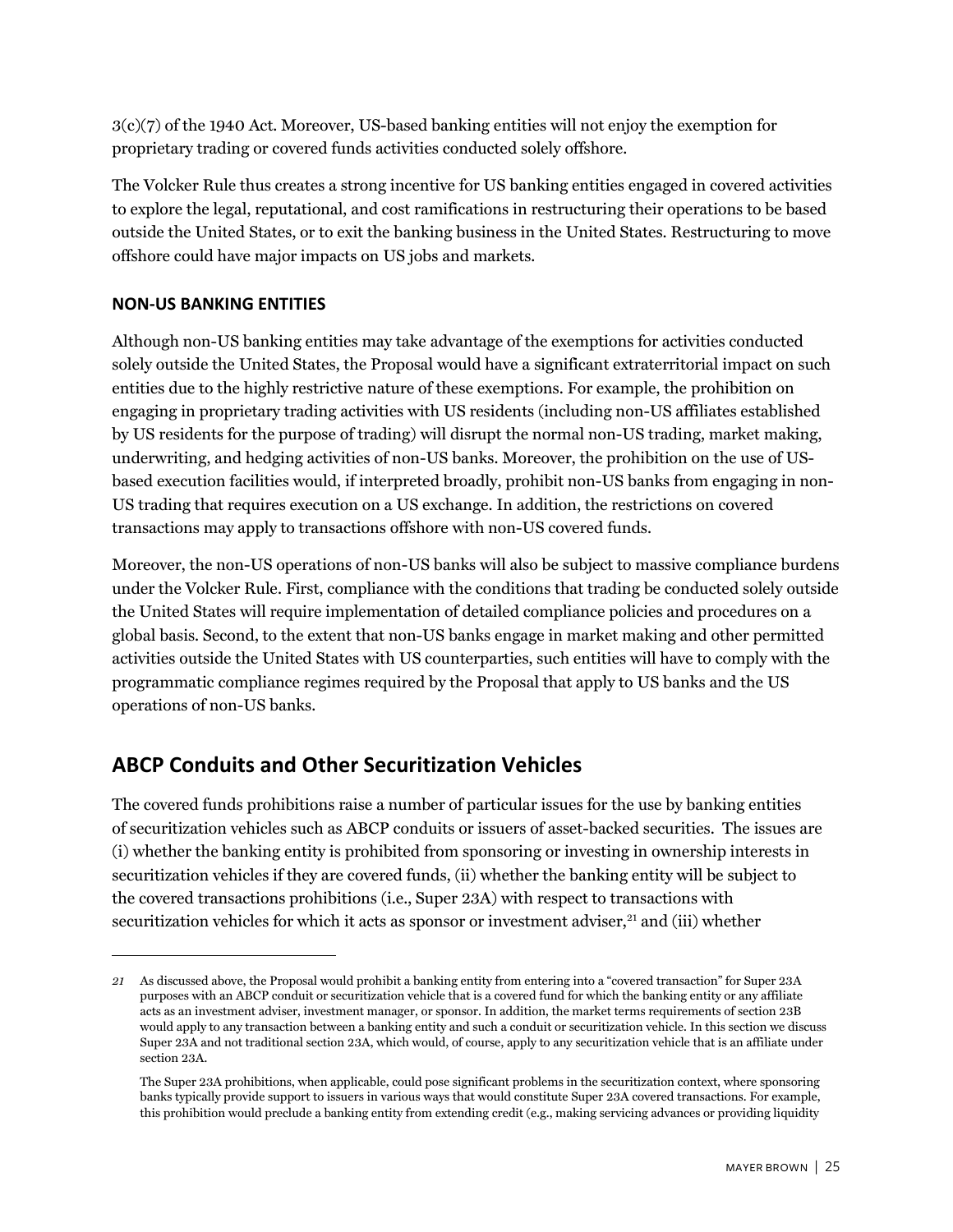securitization vehicles themselves are "affiliates" of banking entities subject to the Volcker prohibitions in (i) and (ii). We have summarized below the status of various securitization vehicles based on their treatment under the 1940 Act.

#### **ISSUERS THAT MAY RELY ON 1940 ACT EXEMPTIONS OTHER THAN SECTIONS 3(c)(1) OR 3(c)(7)**

- An issuer that can rely on a 1940 Act exemption other than sections  $3(c)(1)$  or  $3(c)(7)$  of the 1940 Act—e.g., section  $3(c)(5)$  or Rule  $3a-7$ —would not be a covered fund. Thus, banking entities could invest in and sponsor such vehicles.
- The banking entity would not be subject to the Super 23A covered transactions prohibitions under the Volcker Rule with respect to transactions with such securitization vehicles because they are not covered funds.
- However, if such a securitization vehicle were an affiliate of the sponsoring banking entity, the securitization vehicle itself would be treated as a banking entity subject to the ban on proprietary trading and the investment in or sponsorship of covered funds. Under the BHCA definition of affiliate, however, most ABCP conduits and certain securitization vehicles would not be affiliates and therefore would not be banking entities.

#### **ISSUERS THAT MAY RELY ONLY ON THE SECTIONS 3(c)(1) OR 3(c)(7) EXEMPTIONS UNDER THE 1940 ACT AND ARE NOT OTHERWISE EXEMPT FROM THE VOLCKER RULE**

- Any securitization vehicle that must rely upon the exemptions in section  $3(c)(1)$  or  $3(c)(7)$  of the 1940 Act would be a covered fund. If the vehicle is not otherwise exempt under the Proposal, banking entities could not invest in or sponsor such a vehicle.
- A banking entity will be subject to the covered transactions prohibitions with respect to transactions with such securitization vehicles that are advised by the banking entity or any affiliate because the vehicles are covered funds.
- Affiliate analysis as to whether the securitization vehicle is a banking entity is not applicable because a banking entity may not sponsor or invest in the covered fund.

#### **ISSUERS THAT MAY RELY ONLY ON THE SECTIONS 3(c)(1) OR 3(c)(7) EXEMPTIONS UNDER THE 1940 ACT BUT ARE EXEMPT UNDER THE LOAN SECURITIZATION EXEMPTION IN THE PROPOSAL**

 A banking entity may acquire an ownership interest in, or act as sponsor to, a covered fund that is an issuer of asset-backed securities, the assets or holdings of which are solely comprised of: (i) loans, (ii) contractual rights or assets directly arising from those loans supporting the

facilities) to a covered fund. Absent a specific exemption from this prohibition, conduits and other securitization vehicles that are covered funds could find it very difficult to operate under the framework set forth in the Proposal.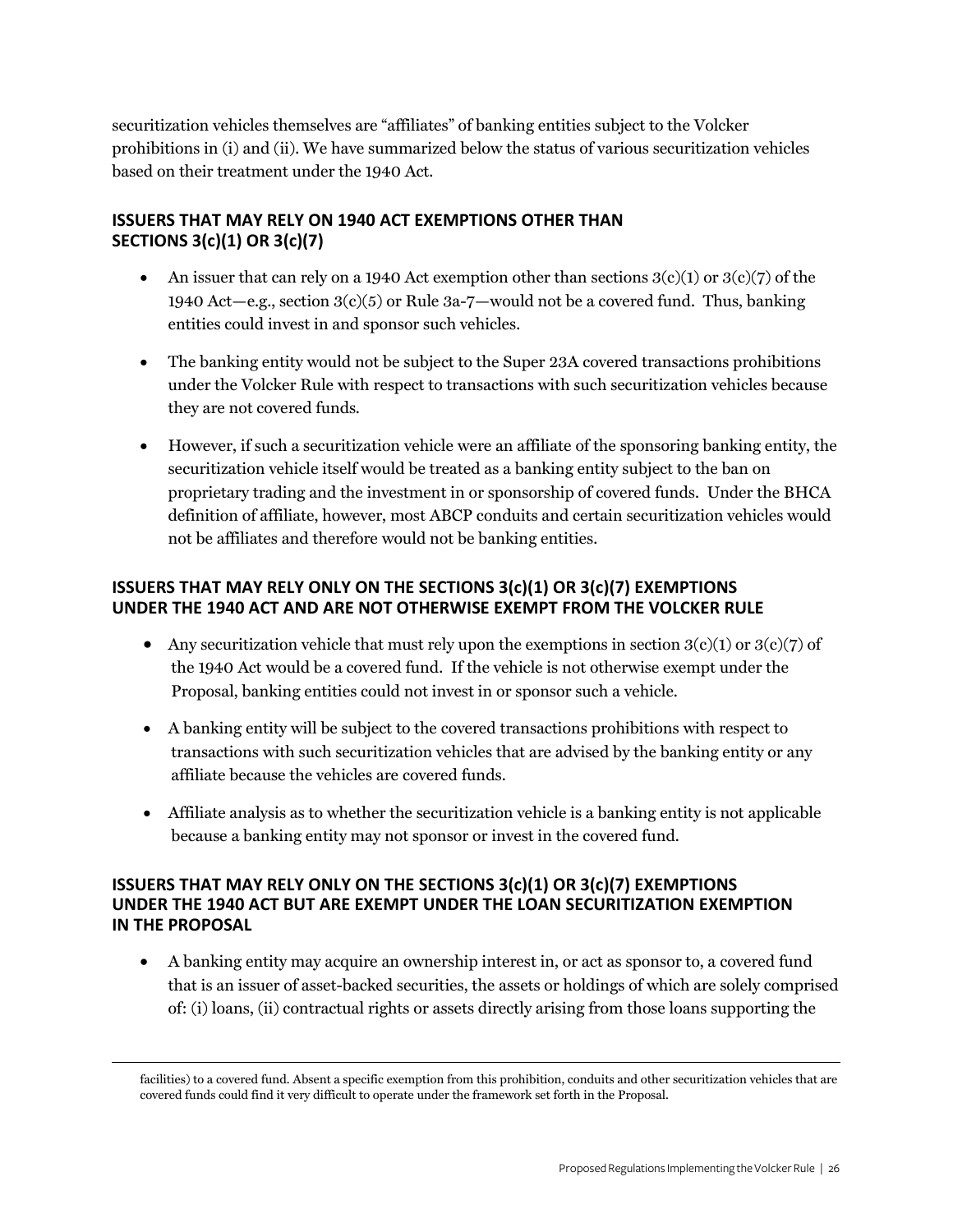asset-backed securities, and (iii) interest rate or foreign exchange derivatives that materially relate to the loans or contractual rights or assets and that are used solely for hedging purposes.

- Except with respect to the banking entity's ownership interest, the covered transactions prohibitions under the Volcker Rule would, as currently drafted, appear to apply to transactions by the banking entity with such securitization vehicles that are sponsored or advised by the banking entity or any affiliate because the vehicles are still covered funds.
- If such a securitization vehicle were an affiliate of the sponsoring banking entity, the securitization vehicle itself would be treated as a banking entity subject to the ban on proprietary trading and the investment in or sponsorship of covered funds. Under the BHCA definition of affiliate, however, most ABCP conduits and certain securitization vehicles would not be affiliates and therefore would not be banking entities.

#### **ISSUERS THAT MAY RELY ONLY ON THE SECTIONS 3(c)(1) OR 3(c)(7) EXEMPTIONS UNDER THE 1940 ACT BUT ARE OTHERWISE EXEMPT FROM THE VOLCKER RULE UNDER THE RETAINED INTEREST EXEMPTION IN THE PROPOSAL**

- A banking entity also may acquire or retain an ownership interest in, or act as a sponsor to, a covered fund that is an issuer of asset-backed securities with respect to that amount or value of economic interest in a portion of the credit risk for an asset-backed security that is retained by a banking entity that is a "securitizer" or "originator" in accordance with the risk retention requirements of section 941 of the Dodd-Frank Act.
- Except with respect to the retained interest, the covered transactions prohibitions under the Volcker Rule would, as currently drafted, appear to apply to such securitization vehicles that are sponsored or advised by the banking entity or any affiliate because the vehicles are still covered funds.
- If such a securitization vehicle were an affiliate of the sponsoring banking entity, the securitization vehicle itself would be treated as a banking entity subject to the ban on proprietary trading and the investment in or sponsorship of covered funds. Under the BHCA definition of affiliate, however, most ABCP conduits and certain securitization vehicles would not be affiliates and therefore would not be banking entities.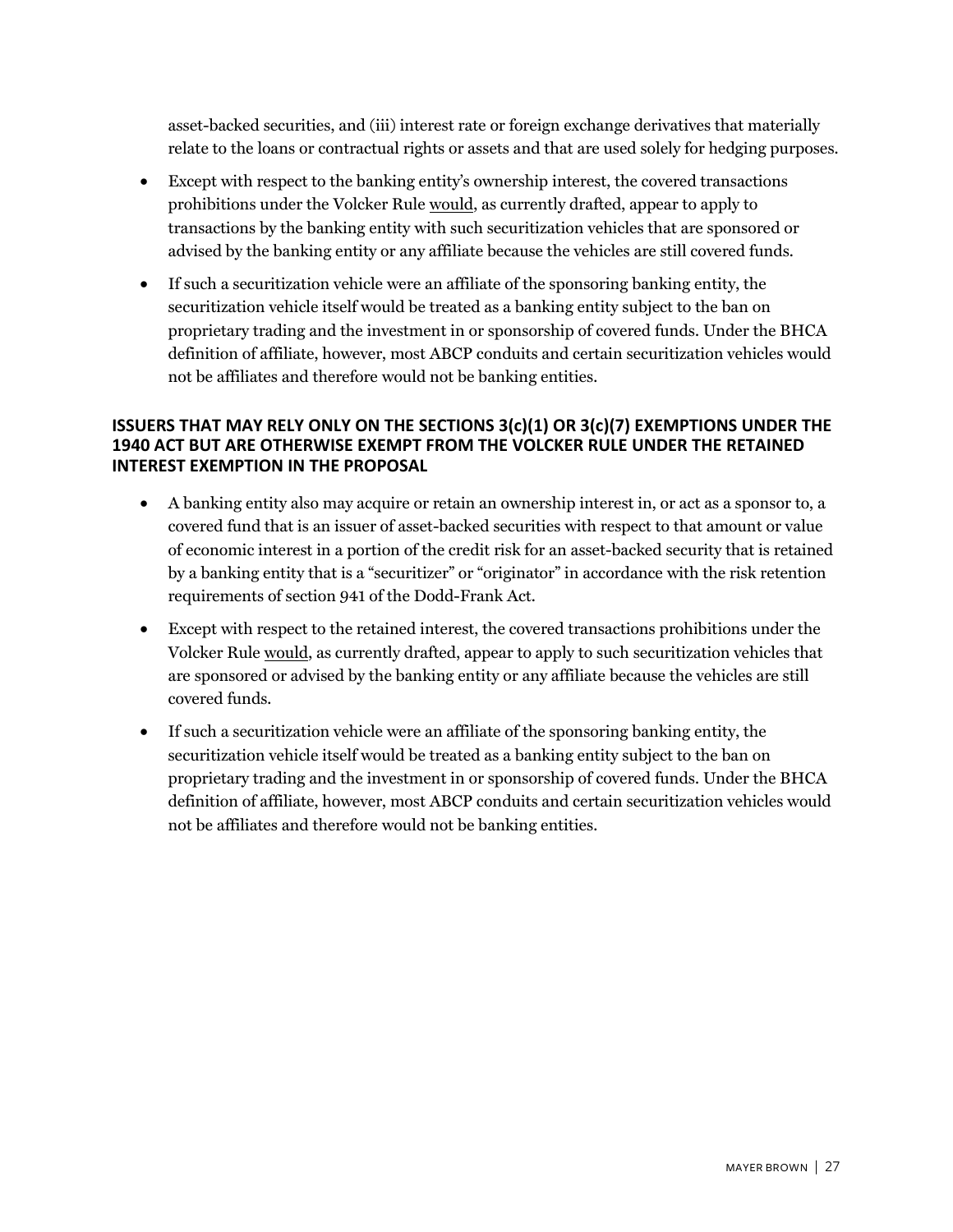*For more information about the proposed regulations or any other matter raised in this Legal Report, please contact any of the following lawyers.*

#### **FINANCIAL SERVICES REGULATORY & ENFORCEMENT**

**Scott A. Anenberg** [sanenberg@mayerbrown.com](mailto:sanenberg@mayerbrown.com) +1 202 263 3303

**Jerome Roche** [jroche@mayerbrown.com](mailto:jroche@mayerbrown.com) +1 202 263 3773

**David R. Sahr** [dsahr@mayerbrown.com](mailto:dsahr@mayerbrown.com) +1 212 506 2540

**Jeffrey P. Taft** jtaft@mayerbrown.com +1 202 263 3293

**Brad A. Resnikoff** [bresnikoff@mayerbrown.com](mailto:bresnikoff@mayerbrown.com) +1 202 263 3110

**Donald S. Waack** [dwaack@mayerbrown.com](mailto:dwaack@mayerbrown.com) +1 202 263 3165

#### **INVESTMENT MANAGEMENT**

**Elizabeth M. Knoblock** [eknoblock@mayerbrown.com](mailto:eknoblock@mayerbrown.com) +1 202 263 3263

**Stephanie M. Monaco** [smonaco@mayerbrown.com](mailto:smonaco@mayerbrown.com) +1 202 263 3379

**Adam D. Kanter** [akanter@mayerbrown.com](mailto:akanter@mayerbrown.com) +1 202 263 3164

#### **PRIVATE INVESTMENT FUNDS**

**John W. Noell, Jr.** [jnoell@mayerbrown.com](mailto:jnoell@mayerbrown.com) +1 312 701 7179

**Lennine Occhino** [locchino@mayerbrown.com](mailto:locchino@mayerbrown.com) +1 312 701 7966

**Matthew A. Posthuma** [mposthuma@mayerbrown.com](mailto:mposthuma@mayerbrown.com) +1 312 701 8437

#### **CORPORATE & SECURITIES**

**Phillip O. Brandes** [pbrandes@mayerbrown.com](mailto:pbrandes@mayerbrown.com) +1 212 506 2558

**James B. Carlson** [jcarlson@mayerbrown.com](mailto:jcarlson@mayerbrown.com) +1 212 506 2515

#### **STRUCTURED FINANCE**

**Carol A. Hitselberger** [chitselberger@mayerbrown.com](mailto:chitselberger@mayerbrown.com) +1 704 444 3522

**Christopher B. Horn** cbhorn@mayerbrown.com +1 212 506 2390

**J. Paul Forrester** jforrester@mayerbrown.com +1 312 701 7366

**Jason H. P. Kravitt** [jkravitt@mayerbrown.com](mailto:jkravitt@mayerbrown.com) +1 212 506 2622

**Stuart M. Litwin** slitwin@mayerbrown.com +1 312 701 7373

**Michael C. Mascia** mmascia@mayerbrown.com +1 212 506 2655

**George A. Pecoulas** [gpecoulas@mayerbrown.com](mailto:gpecoulas@mayerbrown.com) +1 312 701 7956